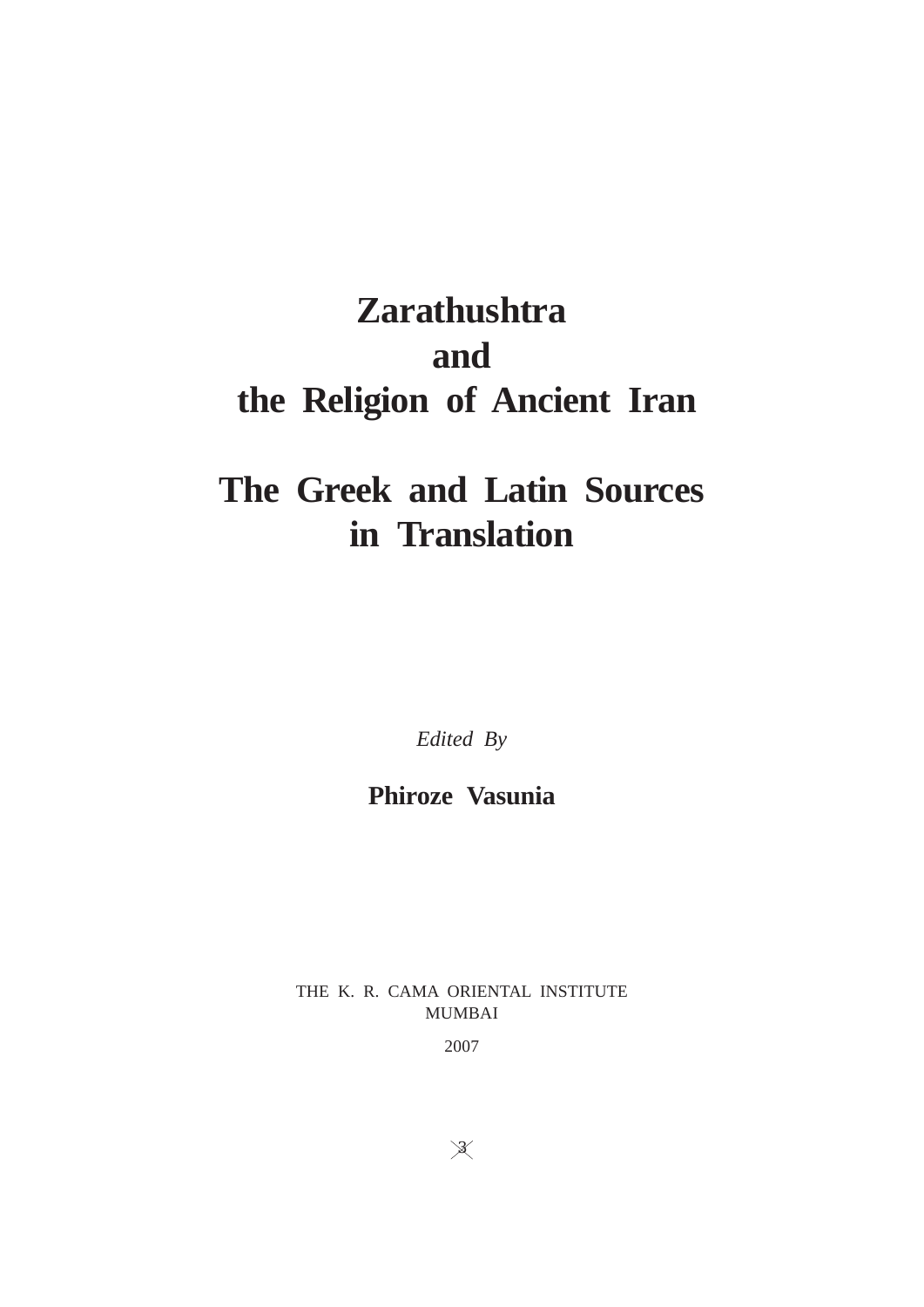# **Contents**

|    | <b>INTRODUCTION</b>                                | 13  |
|----|----------------------------------------------------|-----|
|    | The Uses of Greek and Latin                        | 13  |
|    | Zarathushtra and Zoroaster                         | 20  |
|    | Religion, Religions                                | 29  |
|    | Selection and Organization                         | 31  |
|    | Chaldaean Oracles                                  | 34  |
|    | <b>Translations</b>                                | 35  |
|    | Collections and Major Studies                      | 35  |
|    | Conventions                                        | 36  |
| 1. | <b>GENERAL</b>                                     | 37  |
|    | Herodotus, History 1.131-40                        | 37  |
|    | Strabo, Geography 15.3.13-20                       | 41  |
|    | Plutarch, On Isis and Osiris 46-47 (369D-370C)     | 44  |
|    | Diogenes Laertius, Lives of the Philosophers 1.6-9 | 46  |
|    | Agathias, Histories 2.23-26                        | 47  |
| 2. | <b>ZOROASTER</b>                                   | 52  |
|    | General                                            | 54  |
|    | The Invention of Magic and Astronomy               | 68  |
|    | Writings & Pseudepigrapha                          | 79  |
|    | <b>Ostanes</b>                                     | 84  |
|    | <b>Hystaspes</b>                                   | 93  |
| 3. | <b>THE MAGI</b>                                    | 98  |
|    | General                                            | 98  |
|    | Magi as interpreters of dreams and signs           | 109 |
|    | The Magi and Magic                                 | 115 |
|    | The Magusaeans                                     | 121 |
|    | The New Testament                                  | 124 |
|    | The Apocryphal New Testament                       | 131 |
| 4. | <b>DOCTRINE AND BELIEF</b>                         | 134 |
|    | Apocalypse and Eschatology                         | 134 |
|    | Dualism                                            | 137 |
|    | Zurvan                                             | 140 |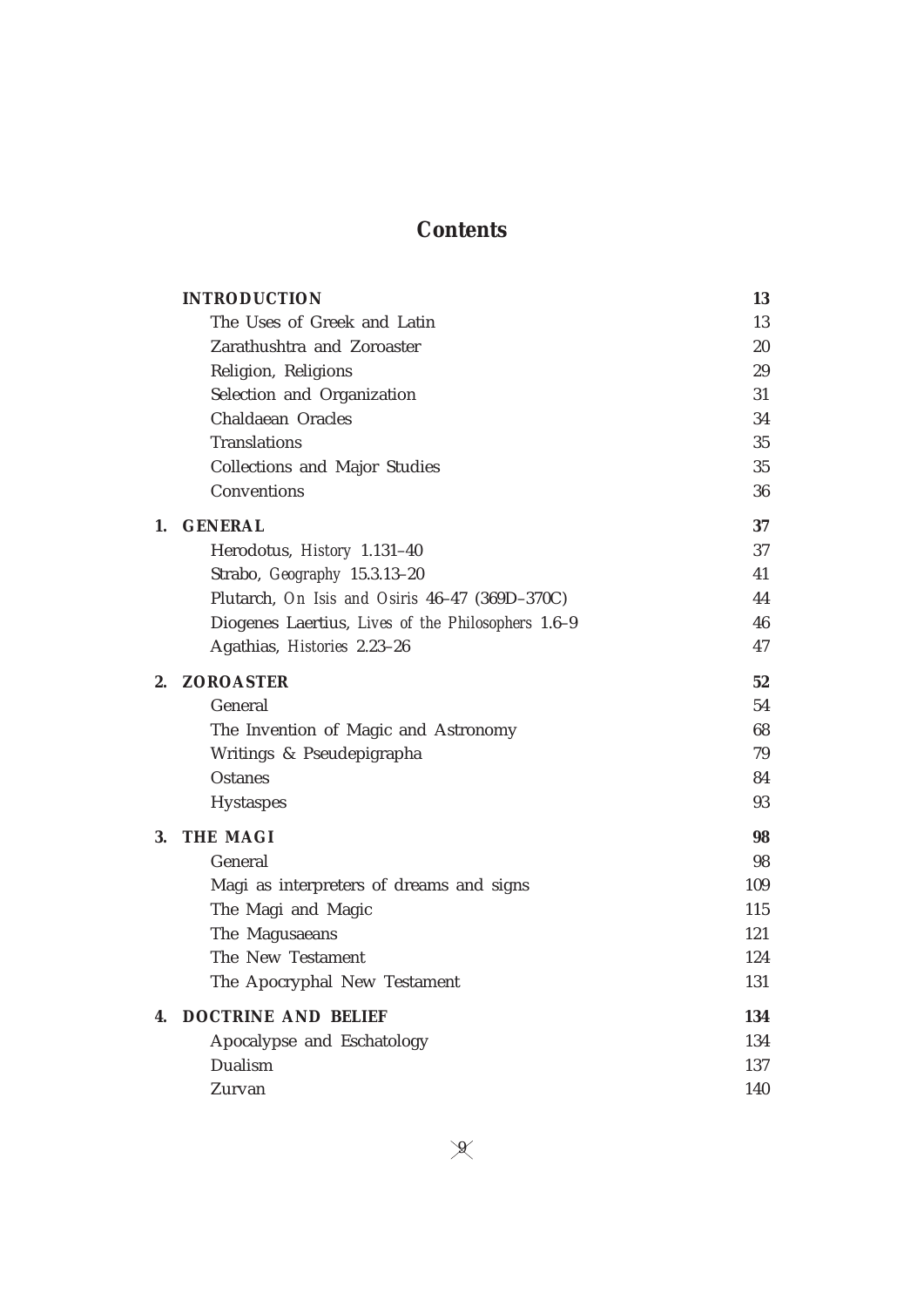|    | <b>Images and Statues</b>          | 141 |
|----|------------------------------------|-----|
|    | <b>Truth-Telling</b>               | 145 |
|    | Sacred Horses                      | 146 |
|    | The Killing of Khrafstra           | 149 |
|    | Silence                            | 150 |
| 5. | <b>RITUAL</b>                      | 152 |
|    | Sacrifice and Sacrificial Ritual   | 152 |
|    | Human Sacrifice                    | 156 |
|    | Festivals                          | 157 |
|    | Prayers and Hymns                  | 159 |
| 6. | <b>EDUCATION</b>                   | 168 |
| 7. | <b>MARRIAGE</b>                    | 173 |
| 8. | <b>BEHAVIOUR AND CUSTOM</b>        | 179 |
|    | <b>Cleanliness and Purity</b>      | 179 |
|    | Royal Custom and Ritual            | 181 |
|    | Other Customs                      | 186 |
| 9. | THE DISPOSAL OF THE DEAD           | 189 |
|    | Mourning                           | 190 |
|    | <b>Exposure to Animals</b>         | 191 |
|    | Exposure of the Aged and the Weak  | 194 |
|    | <b>Burial</b>                      | 195 |
|    | The Royal Tombs                    | 200 |
|    | Cremation                          | 204 |
|    | Impaling                           | 205 |
|    | 10. DIVINITY                       | 206 |
|    | Ahura Mazda                        | 206 |
|    | Mithra                             | 211 |
|    | Anahita                            | 221 |
|    | <b>Other Divinities</b>            | 233 |
|    | Elements                           | 236 |
|    | The Worship of the Sun             | 242 |
|    | The Moon                           | 244 |
|    | <b>11. FIRE</b>                    | 245 |
|    | <b>12. HISTORICAL INSCRIPTIONS</b> | 251 |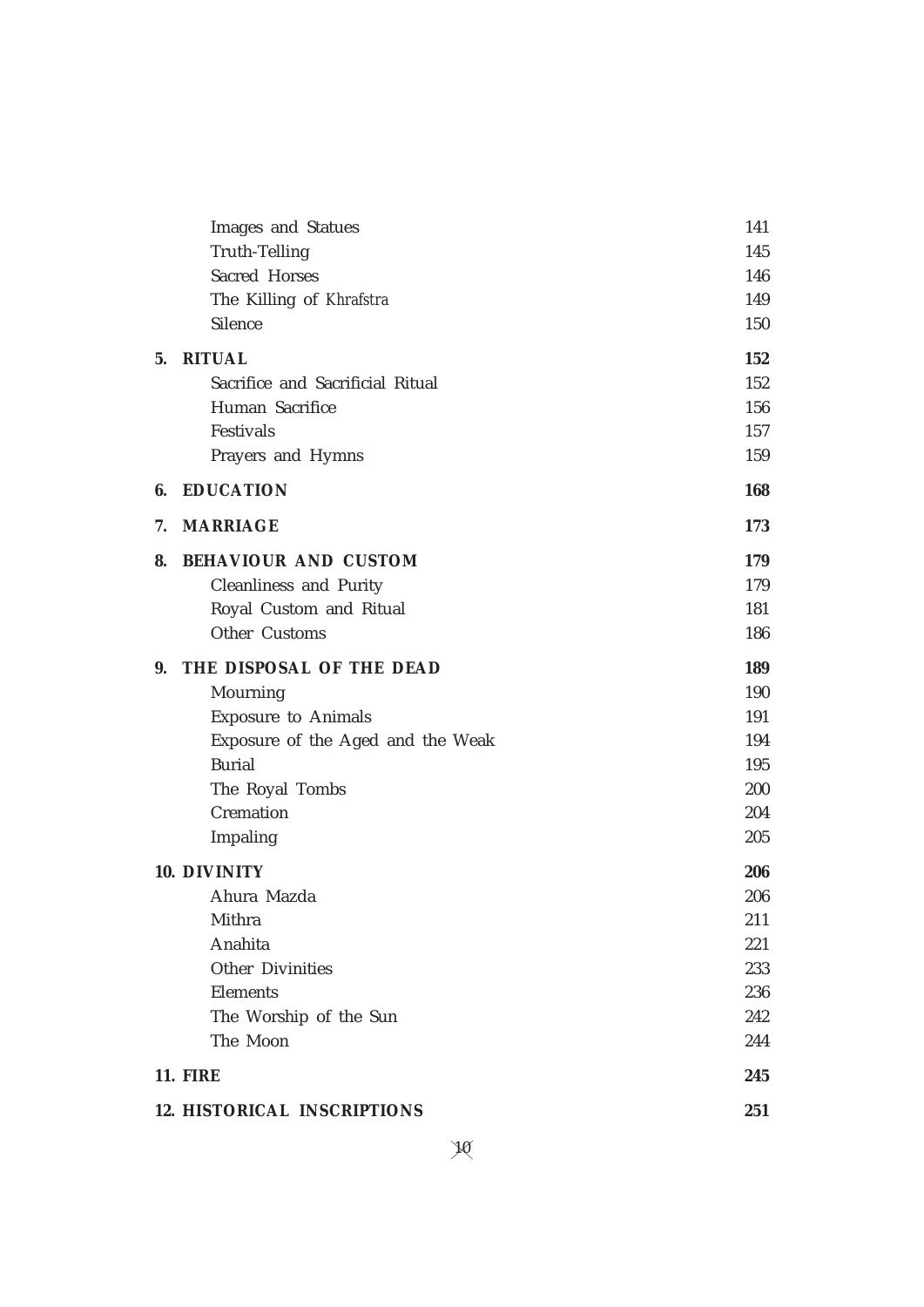| 13. IRANIAN THOUGHT AND GREEK PHILOSOPHY              | 270 |
|-------------------------------------------------------|-----|
| Pythagoras and the Pythagoreans                       | 270 |
| Orpheus and Orphism                                   | 271 |
| Pherecydes                                            | 273 |
| Anaximander                                           | 275 |
| <b>Anaximenes</b>                                     | 276 |
| Heraclitus                                            | 276 |
| Empedocles                                            | 279 |
| Democritus                                            | 279 |
| Plato                                                 | 280 |
| Aristotle                                             | 281 |
| <b>Stoics</b>                                         | 282 |
| <b>14. INTERACTIONS</b>                               | 283 |
| Babylon                                               | 283 |
| Egypt                                                 | 284 |
| Greece                                                | 288 |
| Alexander of Macedon                                  | 291 |
| Sibylline Oracles                                     | 296 |
| Documents in Greek from Iran and Neighbouring Regions | 299 |
| The Jews and Achaemenid Rulers                        | 307 |
| Greek Texts from the Bible                            | 316 |
| The Sasanians and Christianity                        | 320 |
| Mazdak and Mazdakism                                  | 350 |
| <b>15. MANICHAEISM</b>                                |     |
| <b>APPENDIX: LIST OF RULERS</b>                       | 369 |
| Achaemenid Period                                     | 369 |
| Early Seleucid Period                                 | 396 |
| Parthian Period (Arsacid Kings)                       | 370 |
| Sasanian Period                                       | 371 |
| <b>BIBLIOGRAPHY</b>                                   | 373 |
| <b>INDEX OF SOURCES</b>                               | 394 |
| <b>INDEX OF NAMES</b>                                 | 417 |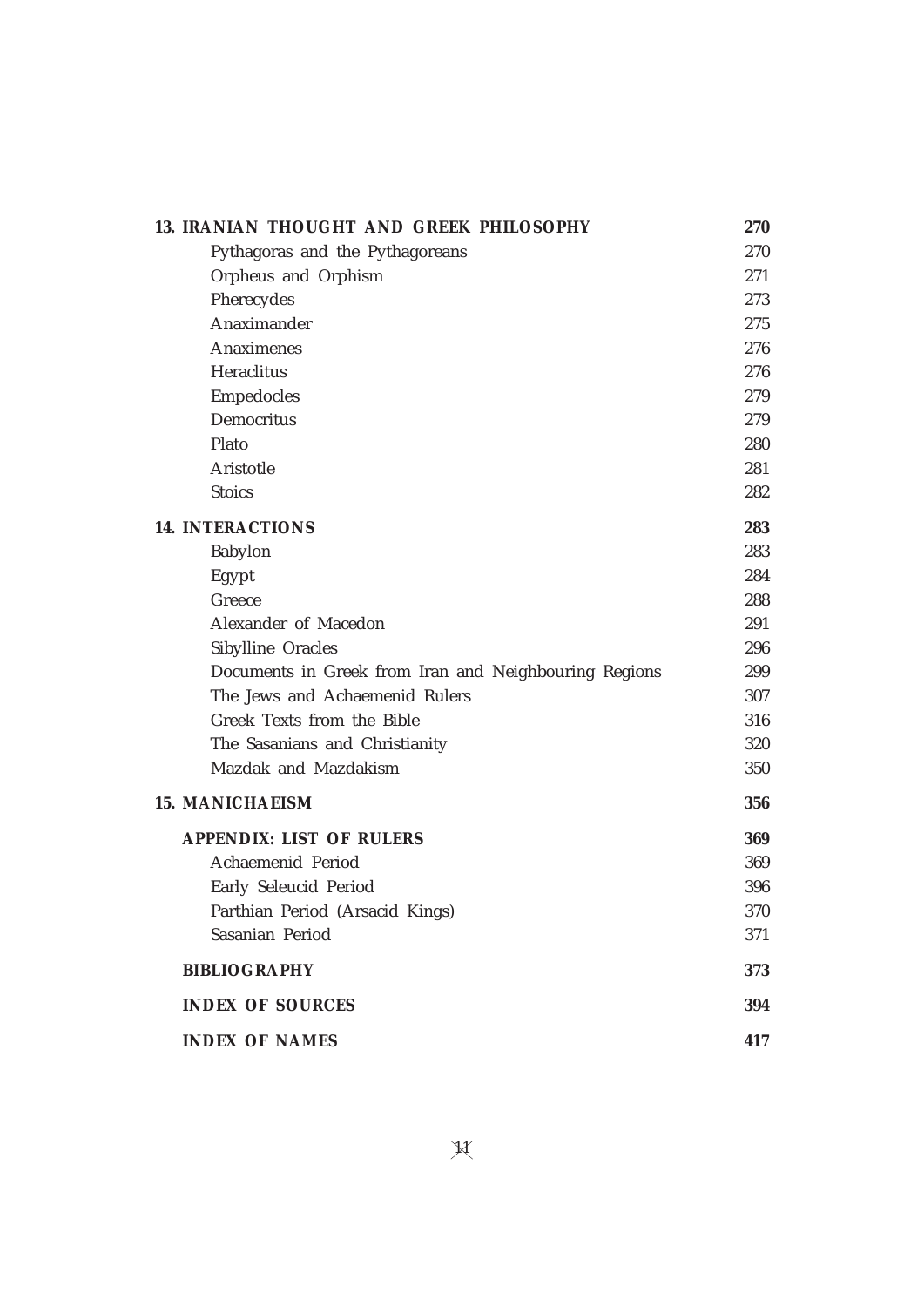"If Zoroaster, for example, were to return to the earth," Abraham Hyacinthe Anquetil du Perron wrote, "would he recognize the portraits that people have made of him?"1 In fact, the fascination with Zarathushtra first enters Western literature in Greek texts from the fifth and fourth centuries BCE, and writers since then seem not to have ceased thinking about him. Within this vast body of literature about Zarathushtra and Zoroastrianism, the Greek and Latin writings occupy a special place. This book, by offering translations of many Greek and Latin texts on the subject, directs attention to them again. Historians of religion will be familiar with several of these texts, and will, I hope, find it useful to have these materials brought together in one volume. But, as the editor, I hope also that these materials will prove to be of interest to others. Let me, therefore, attempt to explain what is so distinctive about these Greek and Latin texts, what they say about Zarathushtra and Zoroastrianism, how a reader might come to them, and what questions they raise.

# **The Uses of Greek and Latin**

The Greek and Latin sources have long been important for the historical study of religions and for the history of Zoroastrianism in particular. In a detailed study of many of these texts, Albert de Jong says that they "are nothing less than fundamental for the writing of a history of Zoroastrianism".2 Already in antiquity, as this book shows, several Greek and Roman writers drew on their literary predecessors in their remarks on Zoroaster and the religion of the Persians. Much later, after the Renaissance opened up new approaches in Europe to Zoroastrianism, Thomas Hyde noted their centrality to his studies in 1700. His book on the Persians, he said, drew from "some few Greeks and Latins, and some other Arabic and Persian Mohammedans". But he went on to add that the "Mohammedan" writers were "scarcely useful on the rites of the Magi,

<sup>1</sup> "Si Zoroastre, par exemple, reparoissoit sur la terre, se reconnoîtroit-il aux portraits que l'on a faits de lui. Né moins de six cens ans avant Jesus-Christ, il seroit assurément surpris de se voir renvoyé au-delà de la guerre de Troie. L'Adorateur du Tems sans bornes (l'Eternel), principe de tout ce qui existe, entendroit-il son nom, sous celui de *Prêtre des Etoiles*? Issu du sang des Rois de Perse, & Mede de naissance, que diroit-il de se trouver relégué dans la Palestine su service des Esclaves de ses Peres? Telles sont les métamorphoses que produit quelquefois l'Histoire" (Anquetil du Perron 1771, 1.2, *Vie de Zoroastre* 5).

<sup>&</sup>lt;sup>2</sup> de Jong 1997, 15; and cf. the bold claim in Millar 1998b, 523, ". . . so far as evidence from Antiquity is concerned, our (supposed) knowledge of Zoroastrianism depends entirely, and without exception, on Graeco-Roman representations".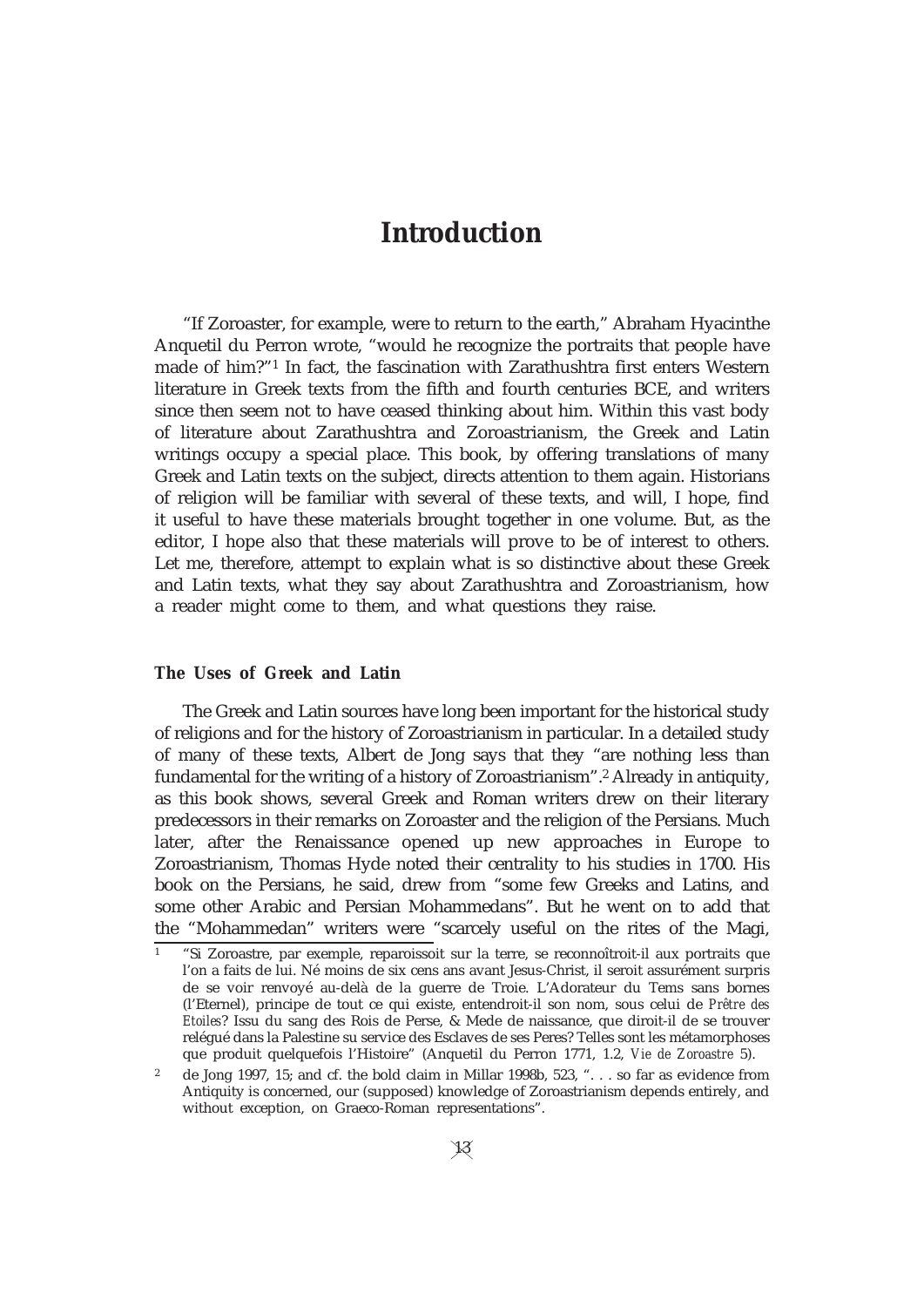especially since they vilified them, and represented them sometimes in invidious ways because of ignorance and malice".3 Therefore, Hyde said, he relied on Greek and Latin sources as well as the ancient Persian texts in the compilation of his work. If Hyde was, as we know, unable to read the ancient Persian texts with any systematic accuracy or rigour, the same cannot be said of Anquetil du Perron. But even this intellectual found that he needed to call on the Greek and Latin texts in his path-breaking publications on the Avestan and Pahlavi texts. In his essay on the *Life of Zoroaster*, he wrote that while he was going to relate what "the books of the Parsis have informed me of their Legislator", these materials were nevertheless suspect on account of the fact that they were the testimony of Zoroaster's own followers. For this reason, and "in order not to omit anything that might serve to make him better known, I shall take care to compare the traits that the Greeks and Latins furnish us".4 Even after the decipherment of Avestan texts in Europe, then, the Greek and Latin sources were seen as necessary aids for an understanding of Zoroastrianism; they were a check on the Persian sources and a means to complement these materials when they were thought to be imperfect, inaccurate, or defective in some respect.

A brief glance at any of the standard accounts of Zoroastrianism from the last one hundred years will show that the Greek and Latin sources remain an intrinsic part of scholarly studies of the religion. While the Greek and Latin texts are still at times used in the orthopaedic mode prescribed by Hyde and Anquetil, they are often also read with a sensitivity to such issues as context, genre, and ideology. Along with numerous Iranian and other non-Iranian sources, they form the basis for a history of religious ideas and practices. In that sense, the texts should facilitate what Mircea Eliade called, in perhaps too grandiose a fashion, "a total hermeneutics" that can "decipher and explicate every kind of human encounter of man with the sacred, from prehistory to our day".5 From the perspective of Zarathushtra and the history of Zoroastrianism, the texts assembled in this book can be read together with other sources about Persian religion as well as the many scholarly treatments on the subject.

For the project of a total hermeneutics, this book provides a vast range of Greek and Latin texts, including many that are familiar to scholars but also many that are usually not classified as part of the study of religion. For example, the selections from Herodotus, Strabo, Plutarch, Diogenes Laertius, and Agathias in the opening chapter are relatively well studied by experts, and their inclusion in this collection will occasion little surprise. However, the book also contains many texts that describe Zarathushtra as a son of Semiramis, a

<sup>3</sup> See *Veterum Persarum et Parthorum et Medorum religionis historia,* 2nd edn. (Oxford, 1760), 24.

<sup>4</sup> Anquetil du Perron 1771, 1.2, *Vie de Zoroastre* 1.

<sup>5</sup> Eliade 1969, 58.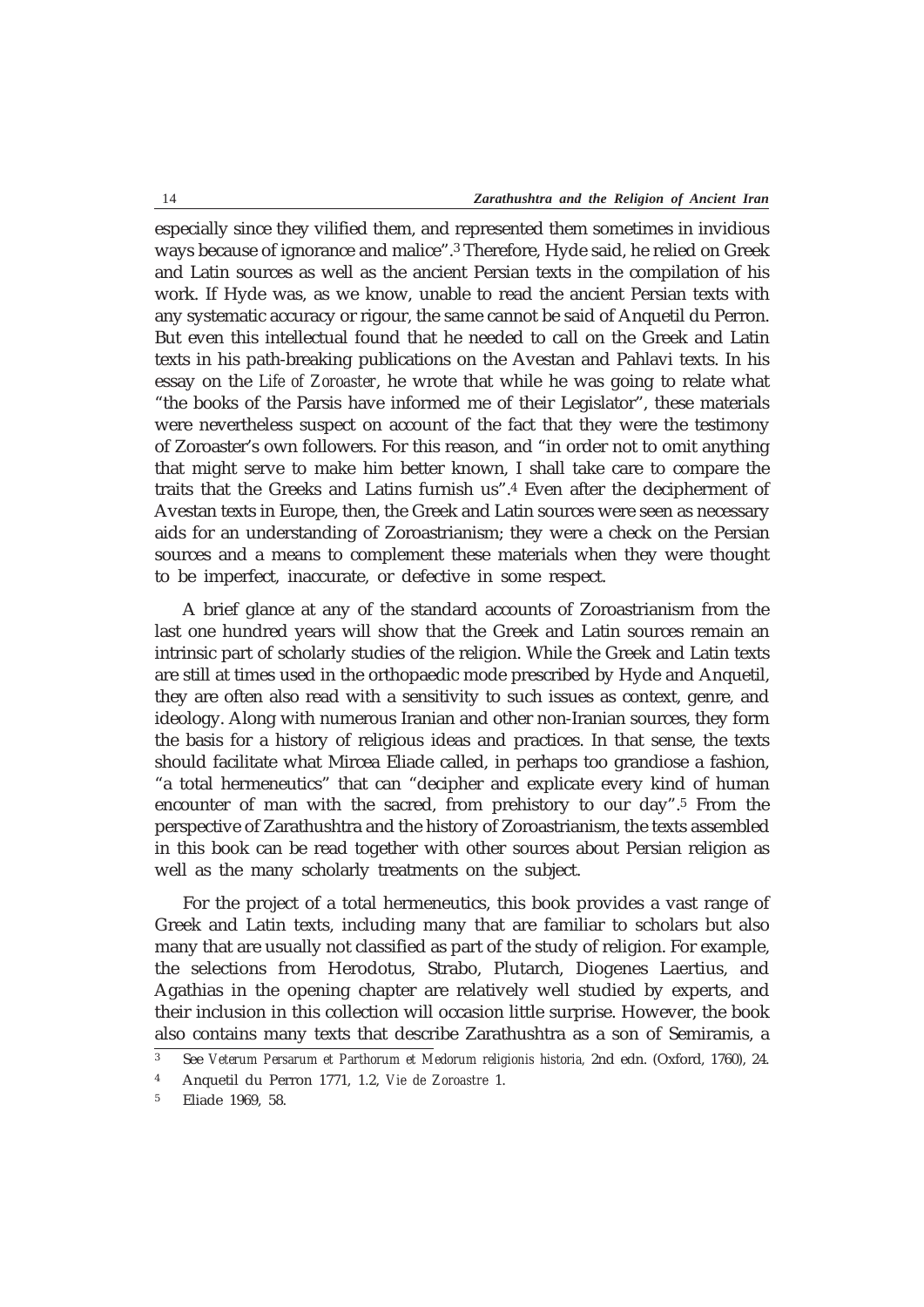second Ninus, a king of Bactria, the author of numerous Greek treatises, and the victim of lightning. If these texts are not valuable for the reconstruction of religious history—a point that is debatable—they are nevertheless indispensable for an understanding of the uses made of Zarathushtra in the Greek and Latin traditions and for the reception of this figure. In my view, these statements are part of the history of Zarathushtra, and therefore inseparable from an understanding of him. These representations illustrate the range of possible claims that could be made about Zarathushtra, and hence indicate the complexity, flexibility, and the limitations of the discursive traditions that developed around him.

The Greek and Latin texts are special in the sense that they form the largest corpus of non-Iranian textual sources to survive from antiquity on the subject of Zoroastrianism. One needs to acknowledge both the mass and the diversity of these materials. While most of them are outsiders in relation to Persia and Persian religion, the writers come from a variety of cultural, political, and social backgrounds; they are monotheists and polytheists; Christians and non-Christians; accomplished literary stylists and writers of awkward prose; Greeks, Romans, and others. Each source raises a set of specific questions and contributes to the study of Zoroastrianism in particular ways; each offers a unique stance or perspective on ancient religion. In writing about these sources as a group, and in presenting them under one set of covers as "Greek and Latin" authors, I might appear to be making a case for internal coherence. However, I do not mean to flatten out the richness or strangeness of the texts, and draw attention to differences as well as similarities in them.

A principal question raised by the texts concerns the status of the outsider. Most of the texts, apart from some inscriptions, were composed by those outside of Iran and the Iranian diaspora. Thus, the authors bring an outsider's perspective, with all that such a situation entails, to their writings. In his work on literary texts, Mikhail Bakhtin argued that it was precisely the external status, or exotopy, of the writer that led to creative understanding:

*Creative understanding* does not renounce its self, its place in time, its culture; it does not forget anything. The chief matter of understanding is the *exotopy* of the one who does the understanding—in time, space, and culture—in relation to that which he wants to understand creatively. Even his own external aspect is not really accessible to man, and he cannot interpret it as a whole; mirrors and photographs prove of no help; a man's real external aspect can be seen and understood only by other persons, thanks to their spatial exotopy, and thanks to the fact that they are *other*. 6

15

<sup>6</sup> M. Bakhtin , "Pis'mo I. I. Kanaevu o Gëte" [Letter to I. I. Kanaev on Goethe, written on 11 October 1962], in *Estetica slovesnogo tvorchestva* (Moscow, 1979), 334, quoted in Todorov 1984, 109.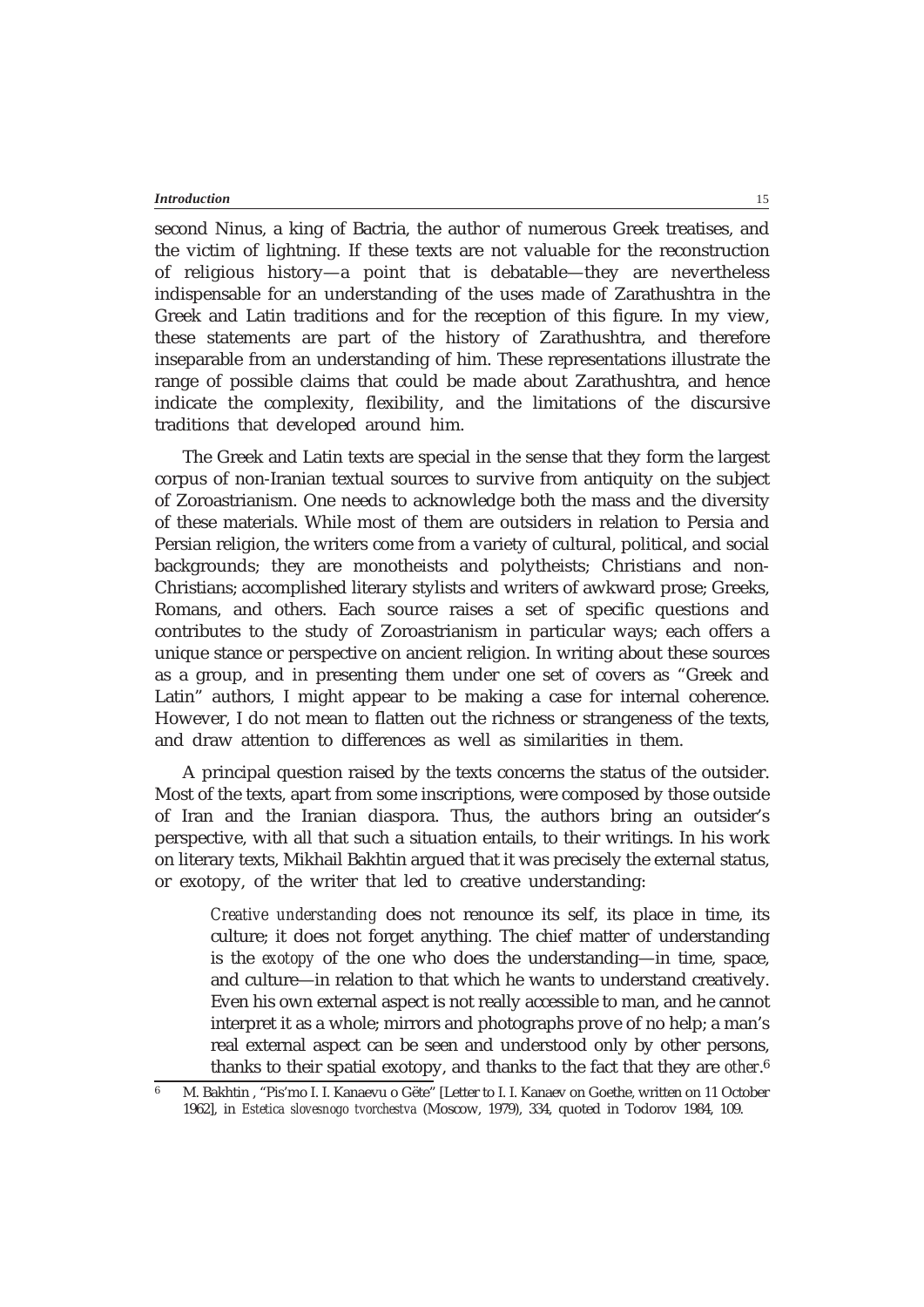Bakhtin's view is that elements of a culture, e.g. political and religious ideology, are not always discernible to insiders, but are often perceived by those who are located on the outside. Marshall Sahlins, who calls this Bakhtin's "golden passage", paraphrases the point by saying that it takes "another culture to know another culture".7 Neither author suggests that the natives have only one authentic attitude, which can then be reconstructed on the basis of exotopic narratives. It is also true that the distinction between insider and outsider is always complex and never simple, that cultural positions are often hybrid, intersubjective, and multiform, and that seemingly indigenous doctrines can be formed in zones of cross-cultural contact. Nevertheless, as Bakhtin suggests, externality may bring an element to cultural description that is not available within the terms of a group's own ideologies.

Where the exotopic observer sees things that the native does not, an encounter with otherness can also transform the native's understanding of the culture. Writing on the subject of hospitality, Jacques Derrida places a particular emphasis on the consequences that follow from an encounter with the foreigner. He suggests that the foreigner can test the fundamental assumptions and values of the native in a radical way.

But before being a question to be dealt with, before designating a concept, a theme, a problem, a program, the question of the foreigner is a question *of* the foreigner, addressed *to* the foreigner. As though the foreigner were first of all *the one who* puts the first question or *the one to whom* you address the first question. As though the foreigner were being-in-question, the very question of being-in-question, the questionbeing or being-in-question of the question. But also the one who, putting the first question, puts me in question.8

The foreigner is viewed here in the terms of a question that arrives and is put to me. Quite apart from any element of self-projection, the foreigner is, as Derrida says, the one who puts the first question and also the one who puts me in question. True enquiry, whether philosophical or religious, and the formulation of problems comes from a space on the outside that is absolutely foreign. It is precisely because it comes from this utterly foreign space, or perhaps non-space, that the question poses a challenge to my ways of being and thinking. The foreigner, conceived in this broad sense, is the one who puts the first real question to me that I have not already encountered before; and the foreigner is the one who puts me in question by making possible a radical challenge to my fundamental assumptions and by opening up the possibility

<sup>7</sup> Sahlins 2004, 4 (for the golden passage, see 5).

<sup>8</sup> Derrida 2000, 3.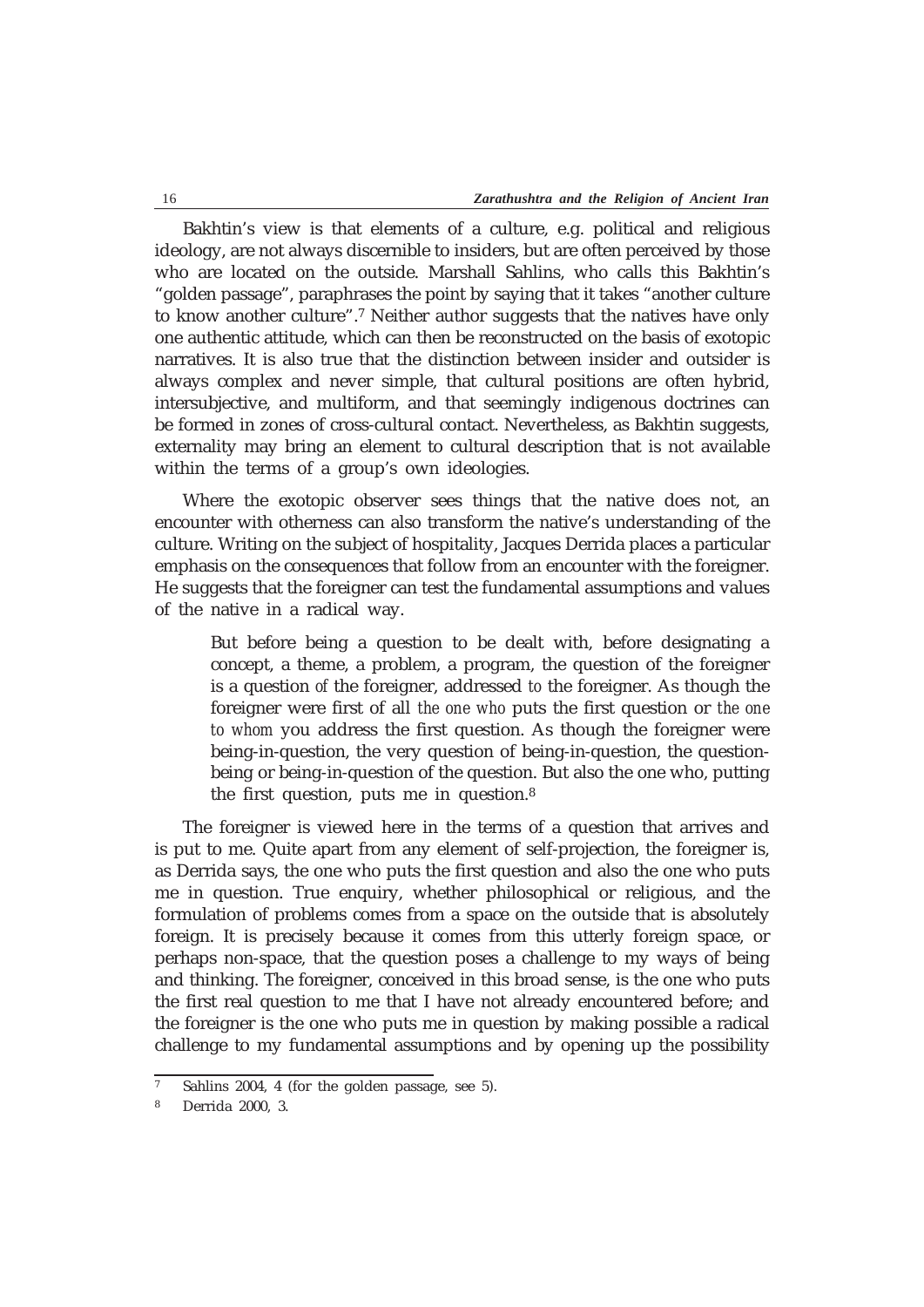of self-scrutiny. Accordingly, the foreigner is the one to whom, in turn, I address my first question, without forgetting that at the same time I am putting myself in question. The implication of Derrida's work, then, is that some of the Greek and Latin texts, while working through matters connected with the religion of ancient Persia, are also a part of a process of profound self-interrogation.

The texts in this volume show a range of perspectives that emerge in crosscultural encounters, from the exotopic to the self-reflective to those that do not easily fit into any classification. If the use of these sources for a cross-cultural history of religion is not in doubt, the exact nature of their value is nonetheless harder to determine. First, while these sources have been a part of religious studies for some centuries, debates about their utility and significance continue to rage unabated. It sometimes seems as if no two scholars of Zoroastrianism can agree on general propositions about their subject, much less about so vexed a problem as Greek and Latin sources. I do not propose to enter here into a discussion of the disputes and disagreements that have marked the study of Persian religion.9 Some sense of the range of opinions held by scholars can be gained from the notes and references given below. But it should be understood that, within the history of Zoroastrianism, the analysis of these sources occurs in a context of controversy, some of which is fuelled, in turn, precisely by the status of sources. The circularity at work in these scholarly debates has done little to dissipate their fervour or intensity, but the complexities ought to be appreciated.

Secondly, the Greek and Latin sources translated in this book do not offer any direct, unmediated, or unproblematic access to Zoroastrianism or its history. The reader needs to address questions of genre, context, and authorship, none of which are easy to resolve in relation to a full range of ancient literary and documentary sources. In a book such as this, particular care needs to be applied in the interpretation of sources, since they often appear as deracinated, disembedded, and decontextualized fragments. No small part of the reader's labour must go toward recognizing the partial nature of these texts and comprehending their place within wider literary traditions and socio-political environments. Moreover, there is a complex relationship between these sources and the body of accumulated knowledge about Zoroastrianism. There is a danger of lapsing into historical positivism and seeking proof for ideas, practices, or events in these materials. But it is naive to posit the existence of an event or ritual solely on the basis of a detail mentioned in the sources. Nor is it always possible to find corroboration of an Iranian source in a Greek or Latin one, or to stipulate a one-to-one correspondence between Greek and

<sup>9</sup> For one account of the divergent views held by scholars in the field, see de Jong 1997, 39–75.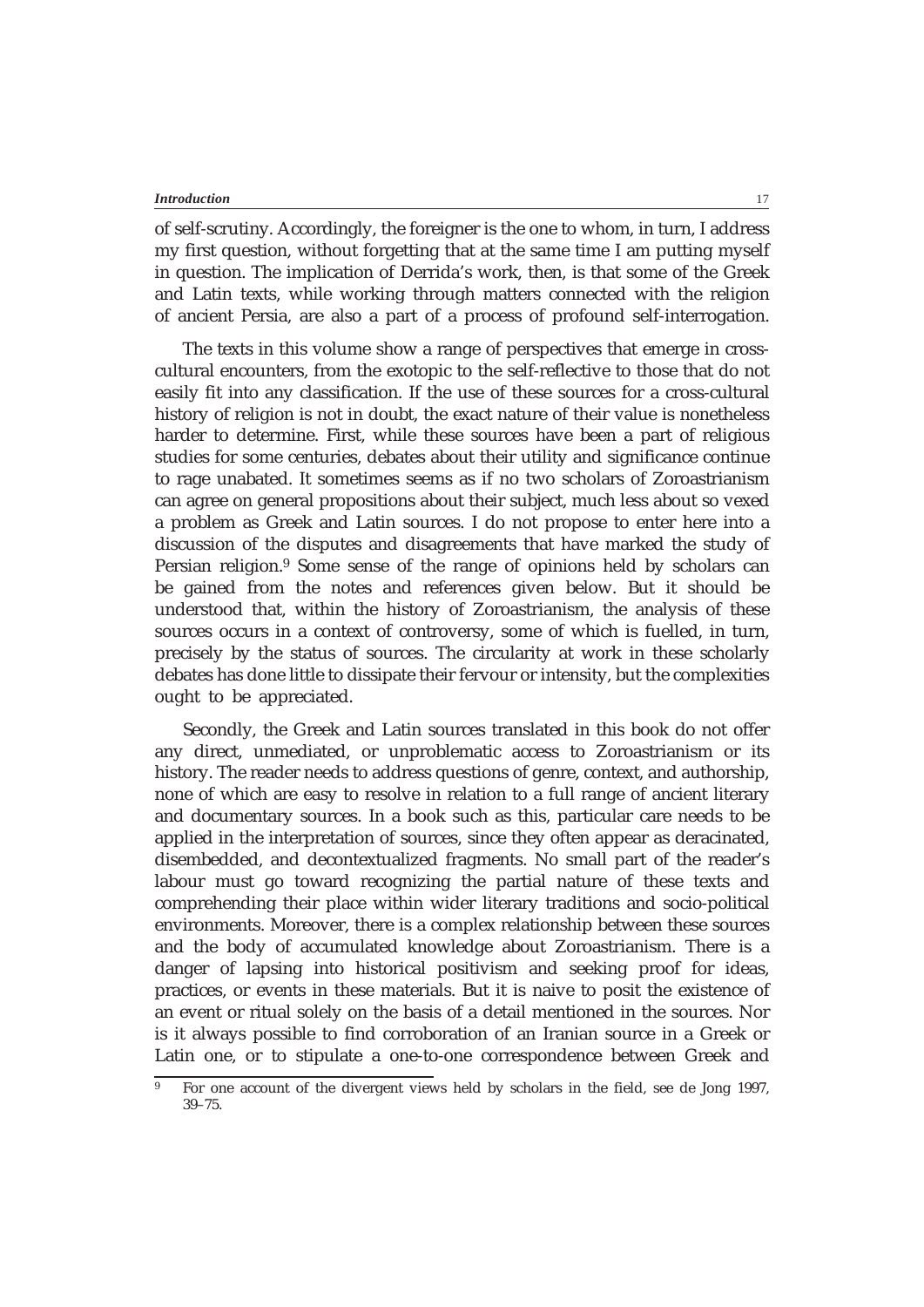Iranian sources or Latin and Iranian sources, without acknowledging and working through such issues as translation, religious belief, and authorial ideology. Since Iranian sources, like Greek and Latin sources, may have any number of reasons for making a statement about a religious matter, we need to probe further when Iranian and non-Iranian texts appear to be consistent with each other on points of detail or judgement. By this logic, Zoroaster is not always the same as Zarathushtra, nor is Zarathushtra always the same as Zoroaster.

In presenting the Greek and Latin sources here in translation, one is confronted not just with the problem of translation into English from an ancient language. Translation is an involved and complex process that raises a host of thorny and intractable problems. But in this case, it is what the Greek and Latin sources say about Persian religion that is also at issue. Leaving aside for the moment those Greek and Latin texts that may have been composed by Persians, we are dealing not just with the highly contested category of ancient religion, but also, as noted above, with how an ancient religion is represented by other people with their own particular cultural, geographical, and temporal locations. Obviously, interpretation has to proceed with care in this scenario and pay attention to questions of difference. Even the very concept of polytheistic Greek and Roman religious frameworks pose challenges, as the debate about Herodotus' famous comments on the names of the gods reminds us.10 The fluidity of polytheism may have entailed a broader and more absorptive system in which the demarcation between follower and non-follower was less rigidly maintained than in monotheistic cultures. Some scholars have argued that the Greeks and Romans viewed all divinities as part of a vast interconnected network. If this pluralistic view is correct, then the concept of a "foreign religion" becomes harder to understand. "How did the Greeks view foreign religions?" Jean Rudhardt asks. "What did they think of them? I am not sure that such questions are pertinent; in fact, I doubt whether the Greeks would have understood them in the way that I have just put them."11 Perhaps it is the flexibility of the Greek and Roman attitude to religion that allowed Greeks and Romans to assimilate the deities of other cultures into familiar gods, so that an equivalence was established between Ishtar and Aphrodite, Osiris and Dionysus, or Ahura Mazda and Zeus. In the case of overtly Christian writers, moreover, an insistence on the singular truth and legitimacy of Christianity, among other things, coloured the representation of Zoroastrianism. Often, Persian monotheism was seen as too threatening to the fundamental concepts of Christianity, and was therefore denied; or Persian doctrine was

<sup>10</sup> See Herodotus, *History* 2.3 and 2.50.

<sup>11</sup> Rudhardt 2002, 172; cf. Harrison 2000.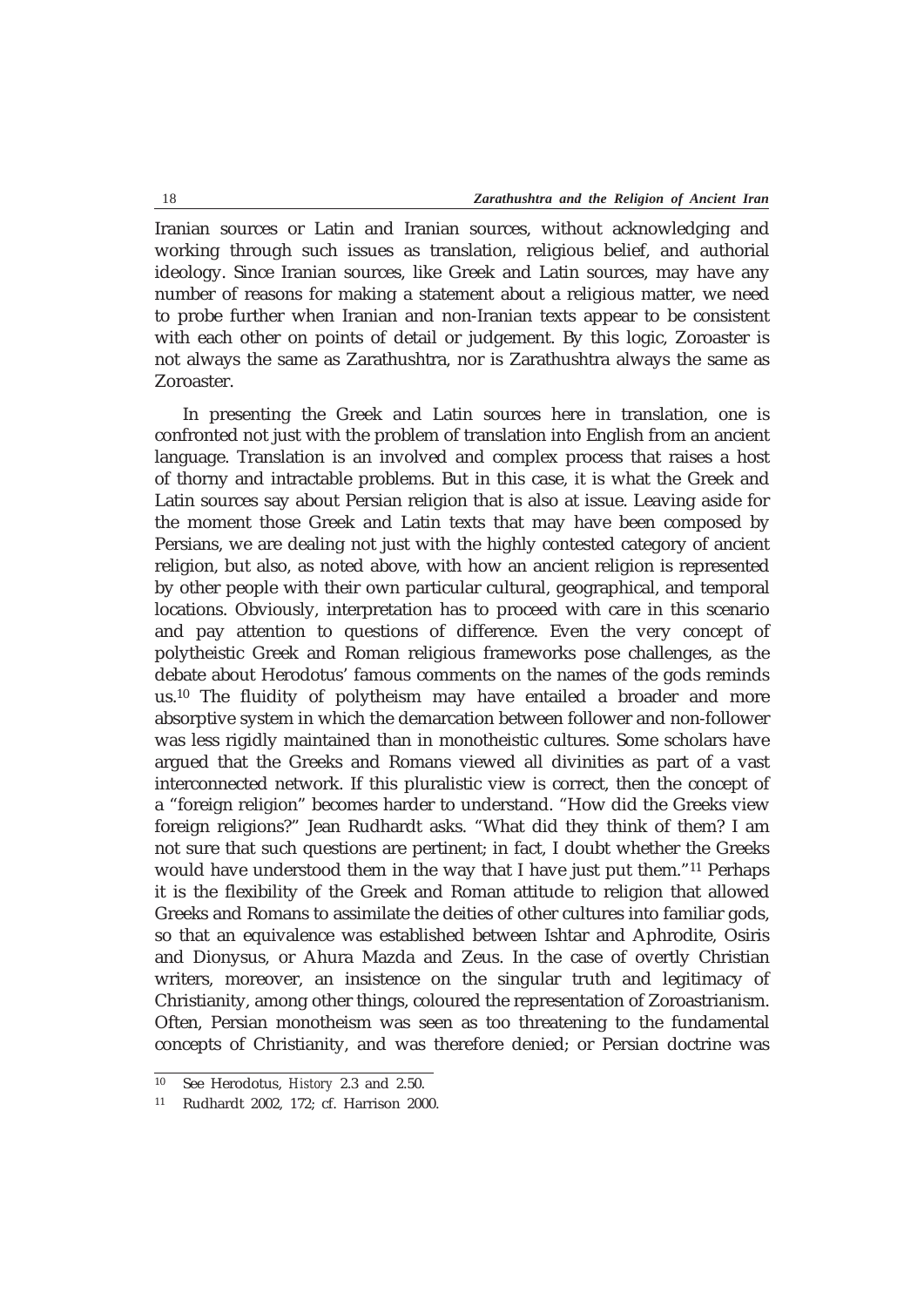characterized as a dualism, but in terms very different from those used to describe the conflict between God and Satan.

The Christian sources remind us that many of the Greek and Latin representations of Zoroastrianism occur in texts composed by authors who were often unsympathetic to Persia, whether because they were from regions at war with Persia, or opposed to Persian rule, or subjects of Persian power. The Achaemenids and the Sasanians, among others, were regularly described in critical or hostile terms by Greek and Latin writers. For the Achaemenid era in particular, which has left behind relatively few indigenous texts, this situation means that much of the political history of Persia is dependent on sources who were in conflict with the empire. As Pierre Briant writes, "The Great Kings and the Persians thus left the control of their historical memory to others. Here is an extraordinary situation: one must reconstruct the narrative thread of Achaemenid history from the writings of their subjects and their enemies hence the power and authority long ascribed to the Greek authors."12 It is precisely these kinds of authors, for instance, who promote the idea of Persian decadence or claim that the Achaemenid Persians practised religious imperialism, whereas these ideas now seem dubious in the light of work by scholars such as Briant, Heleen Sancisi-Weerdenburg, and Amélie Kuhrt.13 However, the problem of Achaemenid sources should not be taken to imply that authors who say they are well disposed to Persians offer neutral, or favourable, readings of Persian practice and custom. Greek and Latin writers, like Persian ones, remarked on religious issues for any number of reasons, not all of which are easily interpreted or analyzed by readers in other times and places. On questions of religion, as with questions of politics, nothing can be taken at face value.14

Despite the problems associated with the use of Greek and Latin sources, I insist on the continued use of external materials for the study of ancient culture and religion. I have given some reasons for this above and only add here a defence of comparative studies as such. The point of comparative analysis is not simply to seek confirmation or repudiation of an objective, whether cognitive or historical, that one has already formulated in advance. Nor is it to find, as Mark Taylor cautions, either "a monistic perennial philosophy in which all religions are purported to express the same truth differently" or "a dualistic heresiological model in which true religion is privileged over and set

 $12$  Briant 2002, 7.

<sup>13</sup> See Briant 1990 and the volumes on *Achaemenid History* (1987–) edited by Sancisi-Weerdenburg and Kuhrt.

<sup>14</sup> For Zoroastrian views of non-Zoroastrian religions, see Menasce 1945 (polemical texts against other religious groups), Shaked 1990 (on Judaism), and de Jong 2003.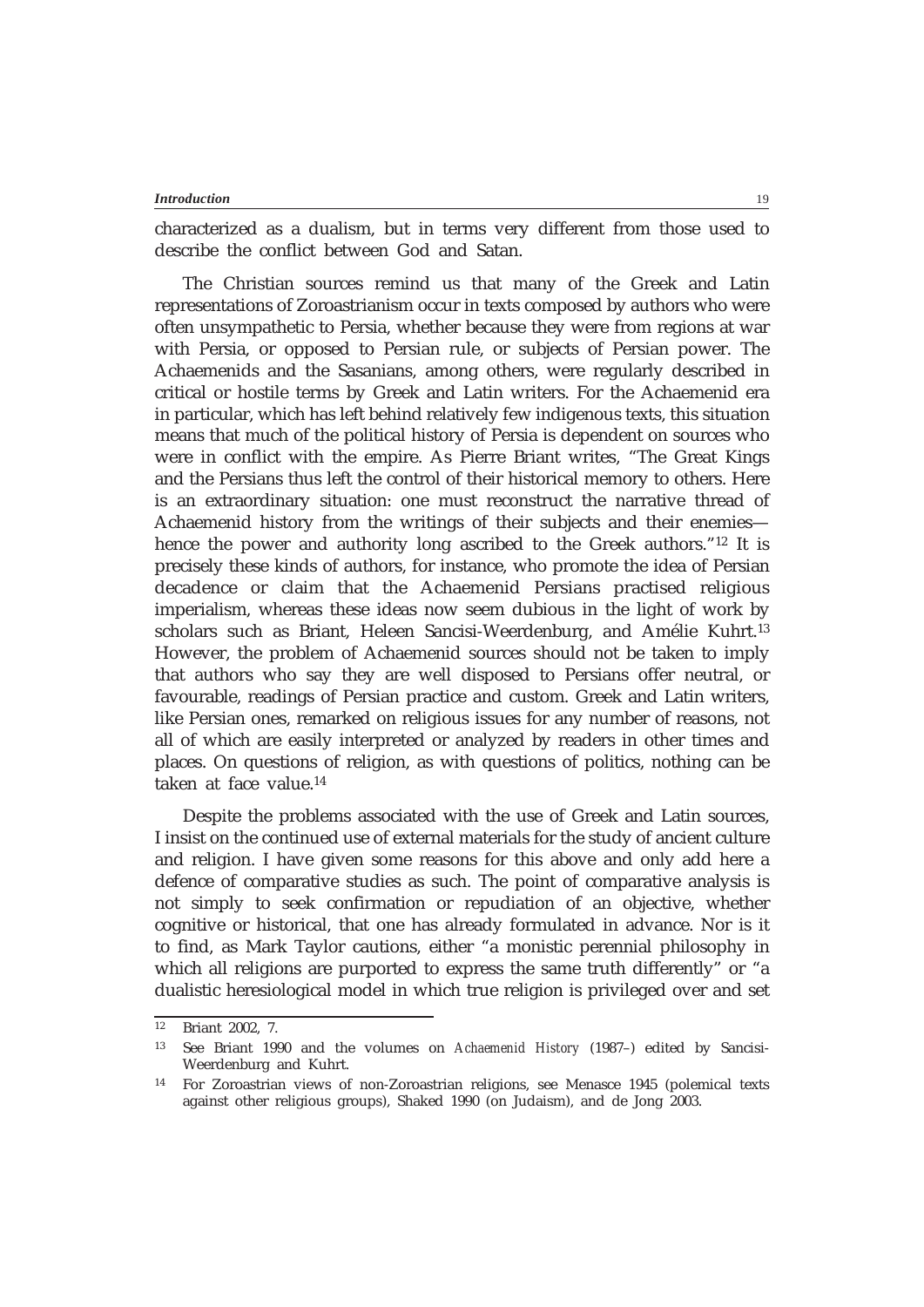against false religions".15 Comparative study that is worthwhile requires an informed negotiation of sameness and difference, and seeks to understand issues of identity and otherness with methodological and theoretical selfawareness. "What we learn from exposure to dissonant configurations," Marcel Detienne says, "we can learn in no other way."16 In that spirit, this book offers a set of texts that potentially moves forward the comparative understanding of cultures. Of course, it makes merely a small contribution to that end, concerning as it does cultures that were not far removed in space and that often came into contact with each other. Even so, as some have shown already, the comparative analysis of Greek and Latin sources in relation to Iran yields interpretive insights that are not available by other means. Indeed, the reader will find it more rewarding not just to pursue comparisons that are direct and familiar, but also, as Detienne urges, to compare the incomparable—the incomparable that "offers an initial resistance to comparison and obliges the comparatist to ask how and why such and such a category does not exist or seems to have no meaning in one society investigated among others".<sup>17</sup> Such a project calls on readers to think across cultures in ways that are ambitious, constructive, experimental, and perhaps dangerous, as they open themselves to the possibility of far-reaching comparisons.

# **Zarathushtra and Zoroaster**

Zoroaster was a Greek name, and Zarathushtra an Iranian one.18 When the Greeks or Romans said Zoroaster for Zarathushtra, to what and to whom were they referring?19 Can we know what they meant by that name? The Greeks themselves said that Zoroaster's name, *Zoroástres* and its variants, meant "starworshipper" or "star-diviner", that is, someone who practices divination from stars. This followed from the letters *astr* in the middle of the name; these letters very closely resembled the Greek word for "star", *astron* or *aster*. Hence, "Zoroaster" was interpreted as *astrothutes* or "star-diviner", an explanation we

<sup>15</sup> Taylor 1998, 14.

<sup>16</sup> Detienne 2002, 186.

<sup>17</sup> Detienne 2002, 183.

<sup>18</sup> This section of the introduction reworks some of the material from my essay, "The Philosopher's Zarathushtra", in a volume on Greece and Achaemenid Persia, edited by Christopher Tuplin and Lloyd Llewellyn-Jones (Swansea: The Classical Press of Wales), forthcoming in 2007.

<sup>19</sup> It is instructive to compare Greek and Latin representations of Zarathushtra with representations of him in the Zoroastrian material. For Zarathushtra in Pahlavi literature in particular, see Molé 1967; for Zarathushtra in the Zoroastrian tradition generally, see Brünner 1997.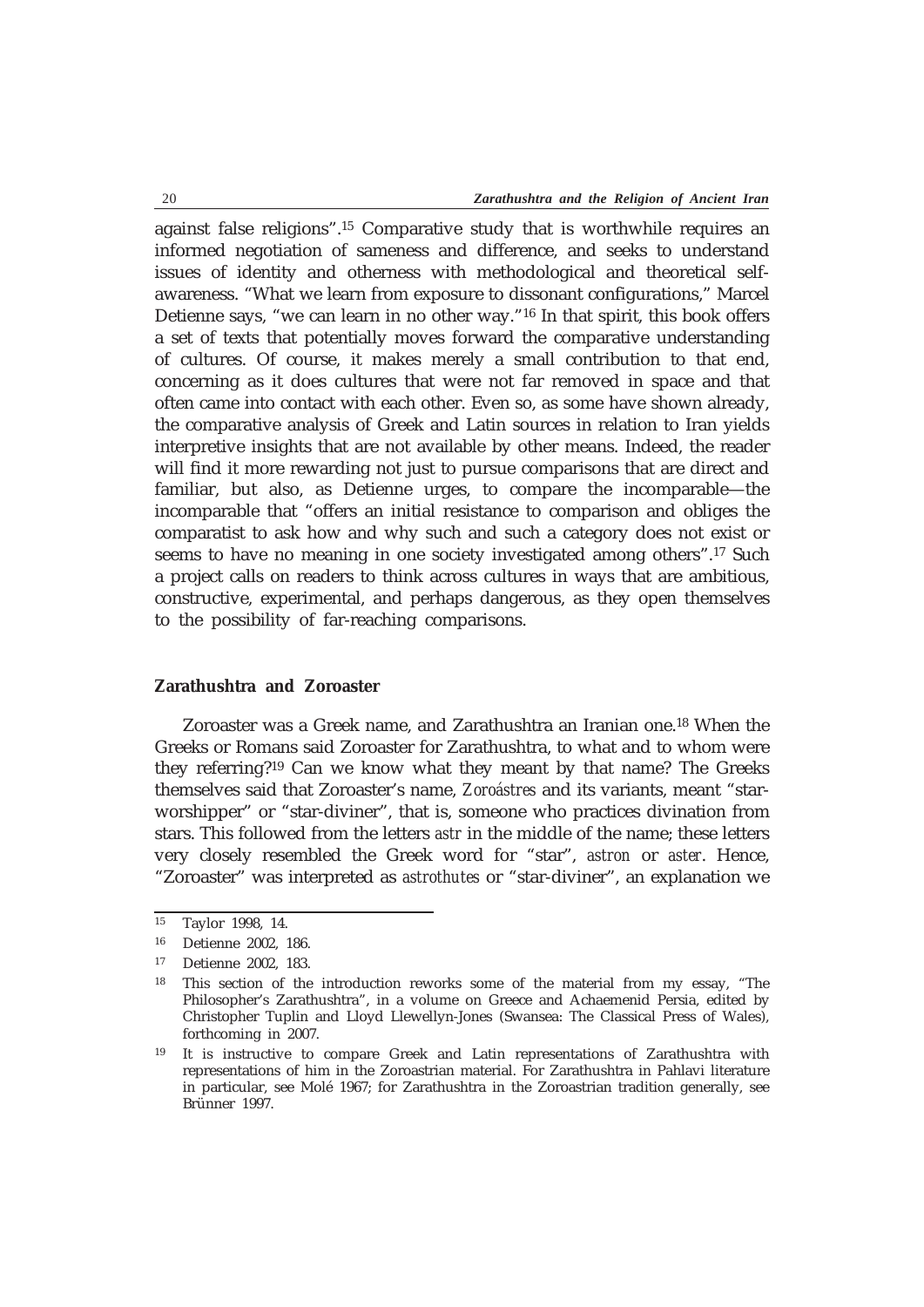find already in fourth-century writers such as the historian Dinon and Plato's friend Hermodorus.20 Some writers also used the initial letters of the name (*Zo*-) and took the name to mean "living star".21 Others remarked on the perceived fire in stars and connected this fire to the importance of fire in Zoroastrianism.22 Various suggestions were forwarded in antiquity by writers at different times, but it was certainly the stellar element in Zoroaster's name that attracted many of these would-be etymologists. The label "Chaldaean", which was sometimes applied to him, was thus a reference to this etymology and to the Babylonian associations of Iranian religion.

But in attempting to answer the question of Zoroaster, let us also take up some of the points made above and turn to the earliest Greek writings about the Persian figure. In the first place, we note that the use of Zarathushtra by classical Greek sources upsets conventional scholarly views about the implacable hostility of the Greeks and Persians, just as the appeal to Zarathushtra also contravenes what we might be led to expect by the widespread negative portrayal of Persians in Greek art and literature. It may surprise some, given my remarks about the Greek sources for Achaemenid history, to see Zarathushtra appear in Greek texts as a venerable object of desire rather than as a source of derision. In fact, a full-scale military presence in mainland Greece can be dated only to the years 490 and 480–479 BCE. As the archaeological and iconographic evidence indicates, there was considerable receptivity to Iranian cultural influence in mainland Greece, the northern Aegean, and western Anatolia. Iranian themes and styles may have assisted social stratification in the fifth and fourth centuries BCE, and these foreign elements probably found their most eager recipients among the upper echelons of Greek societies.23 Admittedly, scholars have found it easier to trace influence in the other direction, and to argue for significant Greek impact on Iranian art and culture in places such as Pasargadae, Persepolis, and Susa. While the details of this cross-cultural interaction have only just begun to emerge in any meaningful way, suffice it to say that the evidence points to a greater degree of interaction and receptivity than has been previously accepted. Such things as Greek luxury toreutic, textiles, clothing, jewellery, seals, and even court ceremonial and court settings show recognizable marks of Iranian influence. On the other hand, Greek and Ionian culture left an impact on Persian sculpture and statuary at the same time that Greeks themselves also fought for the Persian king. An important

<sup>20</sup> Diogenes Laertius, *Lives of the Philosophers* 1.8.

<sup>21</sup> See e.g. Pseudo-Clement of Rome, *Recognitiones* 4.27; Gregory of Tours, *History of the Franks* 1.5.

<sup>22</sup> See e.g. Pseudo-Clement of Rome, *Homilies* 9.4–6.

<sup>23</sup> See esp. Miller 1997.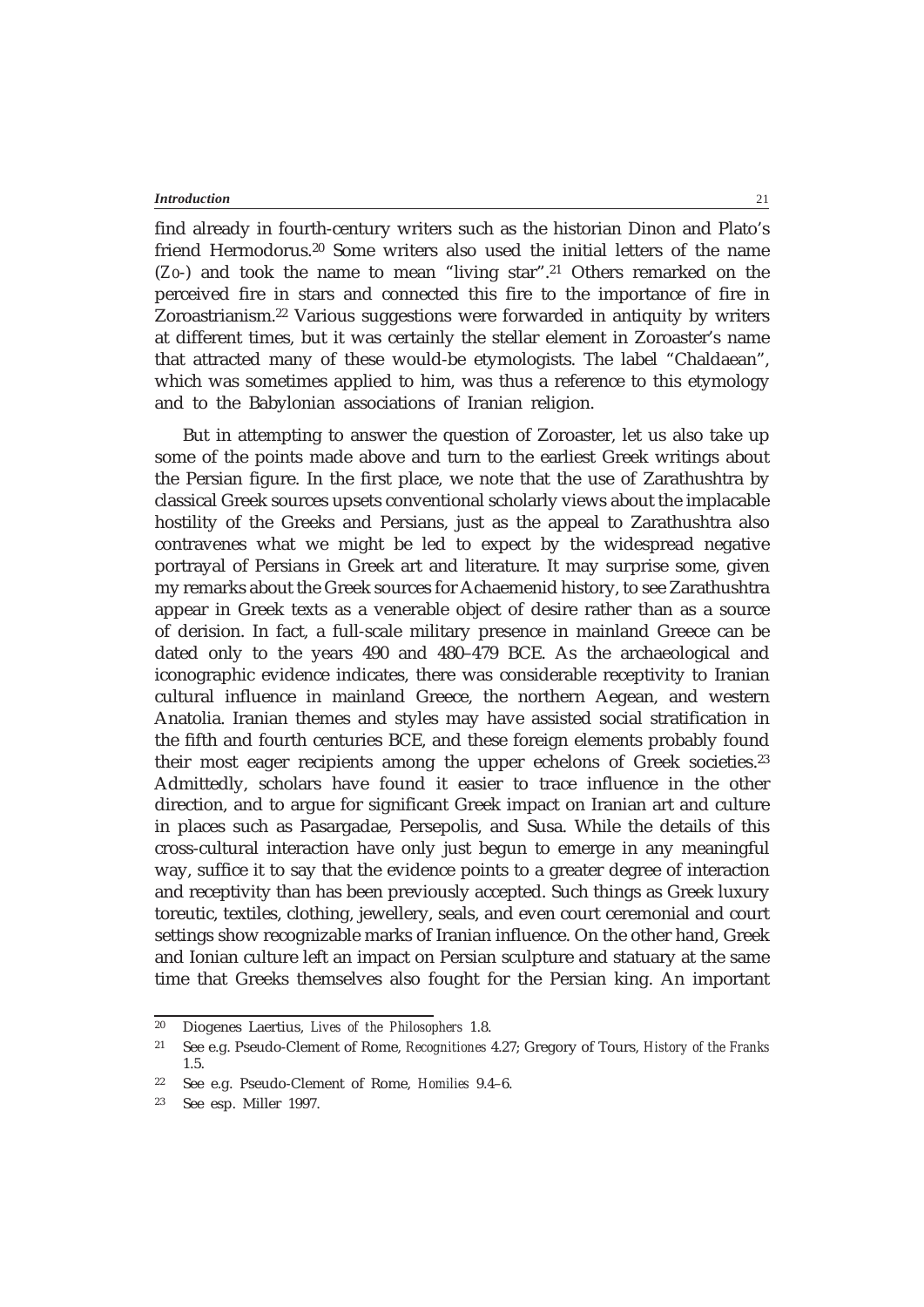general context for Greek uses of Zarathushtra, then, is the receptivity on both sides to foreign elements and a sense of cultural inter-connectedness.24

The use of Zarathushtra by Greeks and Romans also raises the question of cross-cultural translation, in this case, the translation of a figure from Iran to elsewhere. In her study of the image of Zoroaster, Jenny Rose states that there are two kinds of cross-cultural translation, the "academic" and the "imaginative".25 As Rose's own book demonstrates, this dichotomy scarcely begins to account for the multilayered representation of Zarathushtra in the Greek and Roman texts, even in the early period, as he performs the roles of magus, prophet, philosopher, and astrologer. Nor does the Greeks' receptivity to Persian culture in itself explain the complex and multi-faceted representation of Persians in general and Zarathushtra in particular in Greek literature. The topic brings into focus fantasies and distortions, anxieties and appropriations, and interpretations and misinterpretations. It involves questions of ethnicity and identity, and it pertains to the relationship between the self and the other and between Greek and barbarian. But it is hard to evaluate these representations and the relationships that they describe in any straightforward sense, not least because of the complicated and shared histories of Greeks, Romans, and Persians. Thus, the issue of receptivity is complicated by the reality of Persian imperial and political rule in western Asia, since the Persians ruled over several Greek communities in the region of Asia Minor, including, of course, the home cities of Ionian intellectuals such as Herodotus. Strabo wrote, "The Persians of all the barbarians became the most famous among the Greeks, because none of the other barbarians who ruled Asia ruled Greeks."26 The Romans, too, fought a series of wars with the Persians in the Sasanian period, and by no means was there a stable or peaceful relationship between Roman and Persian rulers. The Persians had a special place among barbarians, and this invariably shaped the kind of othering to which they were subject in Greek and Latin material.

The particular features of this translation into Greek and Latin also mean that our subject is part of the study of Orientalism and part of the history of representations of the "Orient". Any informed approach to Zarathushtra arrives at its subject today through accumulated layers of European Orientalism. While I emphasize that contemporary reflection on Zarathushtra is necessarily triangulated through centuries of Orientalist scholarship, I do not suggest that

<sup>24</sup> For a good discussion of these issues, and an extensive bibliography, see *Encyclopaedia Iranica*, s.v. 'Greece, Relations with Persian Empire'. On the subject of Greek receptivity to Persian culture, the stakes are described clearly in Miller 1997 and Burkert 2004, ch. 5. Some scholars have argued for limited interaction between Greeks and Persians; for the fourth century BCE, see e.g. Starr 1975 and 1977.

<sup>25</sup> Rose 2000, 5.

<sup>26</sup> Strabo, *Geography* 15.3.23 (735).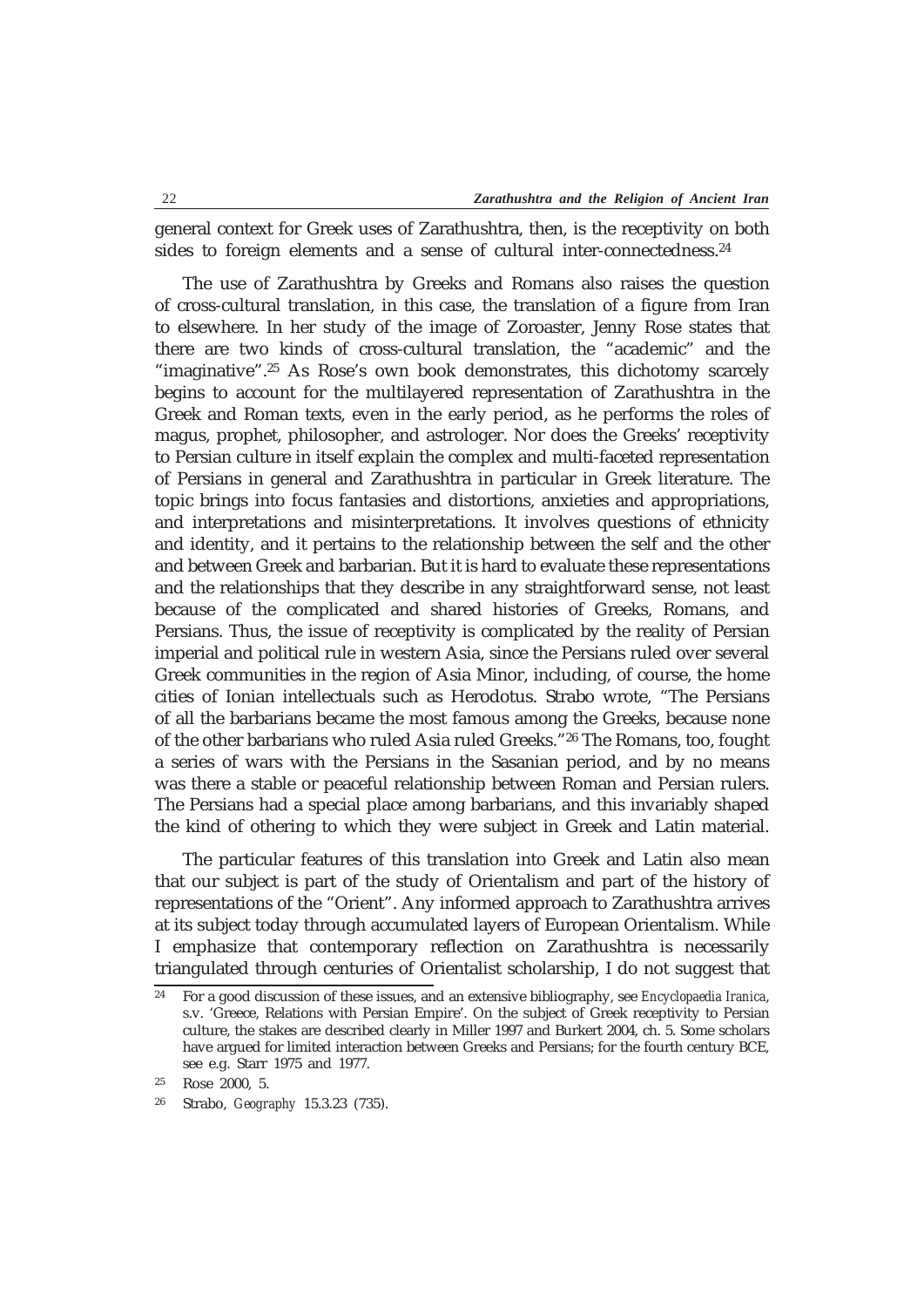we should set aside such scholarship entirely, despite the criticisms to which it has been subjected in the last twenty-five years. But it is important to state that some of the most prominent features of this kind of Orientalism may discourage critics from considering those qualities in the ancient texts to which they need to pay attention if they are to understand the place of Zarathushtra in ancient Greece. I have referred already to the receptivity on the part of the Greeks to Iranian practices. I refer also to questions of agency and representation, as well as to the desire on the part of some Greeks and Romans to speak for, and on behalf of, another culture. As Edward Said has noted, the exteriority of Orientalist texts can be traced back to early Greek sources, including one source, moreover, that is often quoted in connection with Zoroastrianism.

Orientalism is premised upon exteriority, that is, on the fact that the Orientalist, poet or scholar, makes the Orient speak, describes the Orient, renders its mysteries plain for and to the West. He is never concerned with the Orient except as the first cause of what he says. What he says and writes, by virtue of the fact that it is said or written, is meant to indicate that the Orientalist is outside the Orient, both as an existential and as a moral fact. The principal product of this exteriority is of course representation: as early as Aeschylus's play *The Persians* the Orient is transformed from a very far distant and often threatening Otherness into figures that are relatively familiar (in Aeschylus's case, grieving Asiatic women). The dramatic immediacy of representation in *The Persians* obscures the fact that the audience is watching a highly critical enactment of what a non-Oriental has made into a symbol for the whole Orient.27

This presumption to represent the Orient can be a problematic element in the oldest forms of Orientalism, and indeed we see evidence of it in Greek and Latin texts about Zarathushtra. As Said implies, these texts are laying the basis for the creation of Orientalist categories and stereotypes in the later selective construction of antiquity. It would be worthwhile, given enough time, to explore the dialectical relationship between the ancient sources and Orientalist scholarship. But I also add the qualification to Said's remarks that, in the case of the Greek or Latin Zarathushtra, an attention to exteriority, surface, and techniques of representation alone is an insufficient condition of analysis. For one thing, a deeper appreciation of Zarathushtra's place in Greek and Roman culture arises when these representations and their underlying structures are linked to social and political contexts in Greece, Rome, and Iran. For another,

23

<sup>27</sup> Said 1978, 20–21. Not all of Said's arguments about Aeschylus' *Persians* have gained assent; for a useful orientation to the modern discussion of the play, see Harrison 2000. For a discussion about the 'Zoroastrian' rituals in the play, see Hall 1989, 89–91.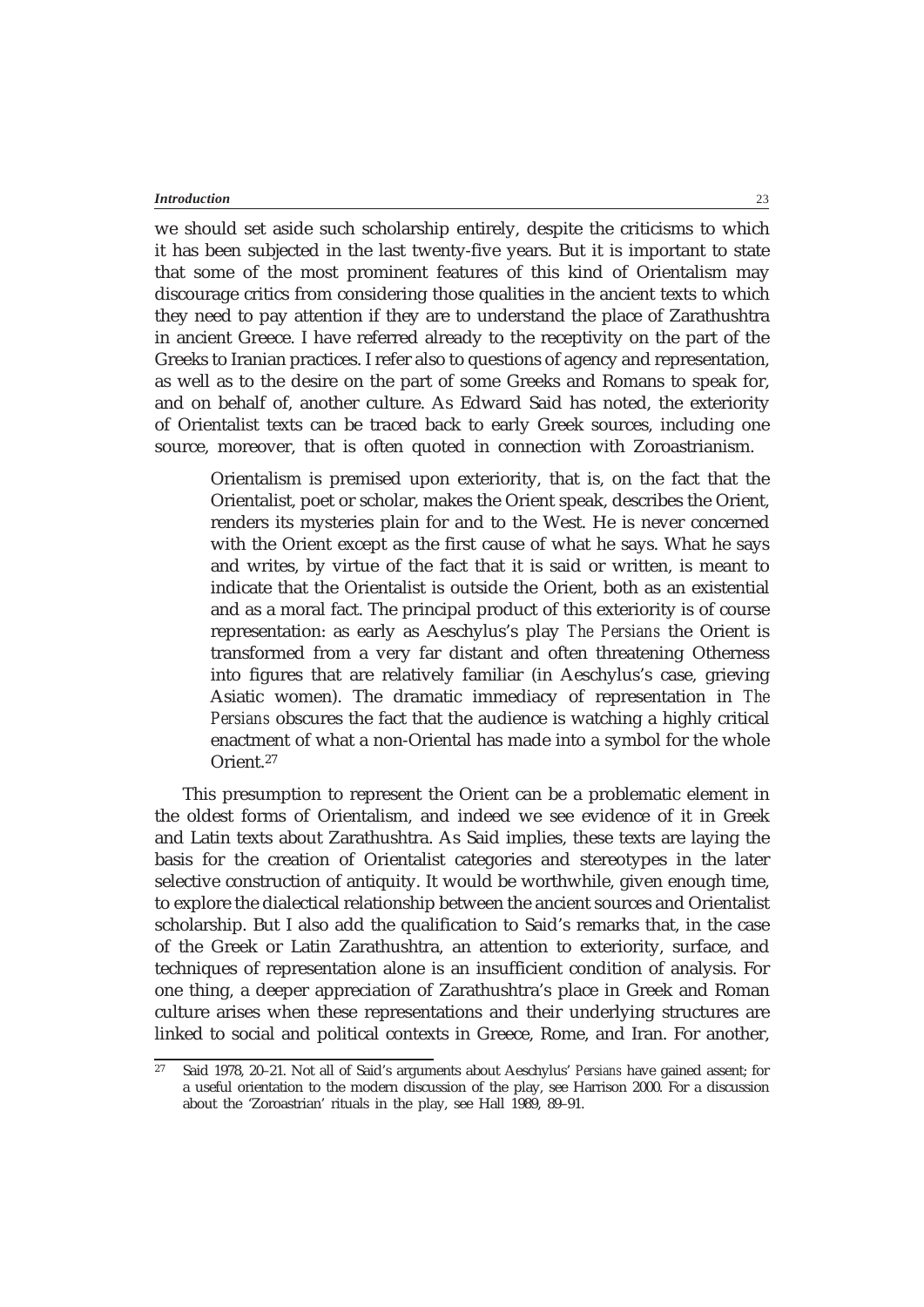some ancient thinkers were also working through specific Iranian oral traditions, which should therefore be read against the relevant texts.

What happens to an oral tradition when it enters a literate society in another culture? In the fifth and fourth centuries BCE, there were no written texts in Iran that mentioned Zarathushtra. Such documents as Darius' cuneiform inscription at Behistun refer explicitly to Ahura Mazda and not to his prophet, and Zarathushtra's name first appears in Iranian written records as late as the fifth and sixth centuries CE.28 But the historical Zarathushtra becomes a figure of memory and of oral tradition in Iran, and the recollections surrounding him were being received in Greece and refracted through Greek lenses already in the fifth century BCE. To borrow a concept from Maurice Halbwachs, and since developed further by Jan Assmann in connection with Moses, we can say that classical Greek culture was at this stage the beneficiary of an Iranian collective memory, or mnemohistory, of Zarathushtra.29 It is the reception of this mnemohistory, or *Gedächtnisgeschichte*, that makes possible the translation from Iranian Zarathushtra into Greek Zoroaster.

The Greek Zoroaster is the result of a transformative process that leads from memory to alterity or from recollection to otherness, but not just to any alterity or any otherness. The Greek Zoroaster is an acceptable image of Zarathushtra; he is an assimilable other. No matter how receptive the Greeks remained to non-Greek categories of thought, they never quite were able to embrace the foreignness of Zarathushtra, fully and in his absolute singularity, and for them Zoroaster never really approximated Zarathushtra. In this sense, for the Greeks, he occupies a place in the history of self-definition (*Eigengeschichte*) as much as in the history of the other (*Fremdgeschichte*), and the reader may care less in assessing the truth or authenticity of a particular representation of Zarathushtra than in understanding how this figure was used and creatively appropriated by Greek elites. It may be only a slight overstatement to claim, as Michael Stausberg does, that "Zoroaster" constitutes a case-study in the "European history of religion" (*Europäische Religionsgeschichte*) rather than in the "history of religion in Europe" (*Religionsgeschichte Europas*).30 But what this also means, as implied above, is that Orientalist scholarship of the modern

 $\frac{28}{28}$  Concerning the appearance of his name, it is generally accepted by scholars that the Avestan texts were written down as late as the fifth and sixth centuries CE. The oldest surviving manuscripts are as late as the thirteenth century CE; see Skjærvø 1996. Millar 1998b, 523, notes that "the earliest references to Zoroaster contained in texts in Iranian languages are found in Manichaean writings discovered in Central Asia". Boyce 1996, ch. 7, gives a date of about 1200 BCE for Zarathushtra, a date that is accepted by many, though not all, scholars. Millar 1998b and Kellens 2006 are sceptical about the very existence of a historical Zarathusthra.

<sup>29</sup> Assmann 1997.

<sup>30</sup> On these terms, see Stausberg 1998, 1.6–20.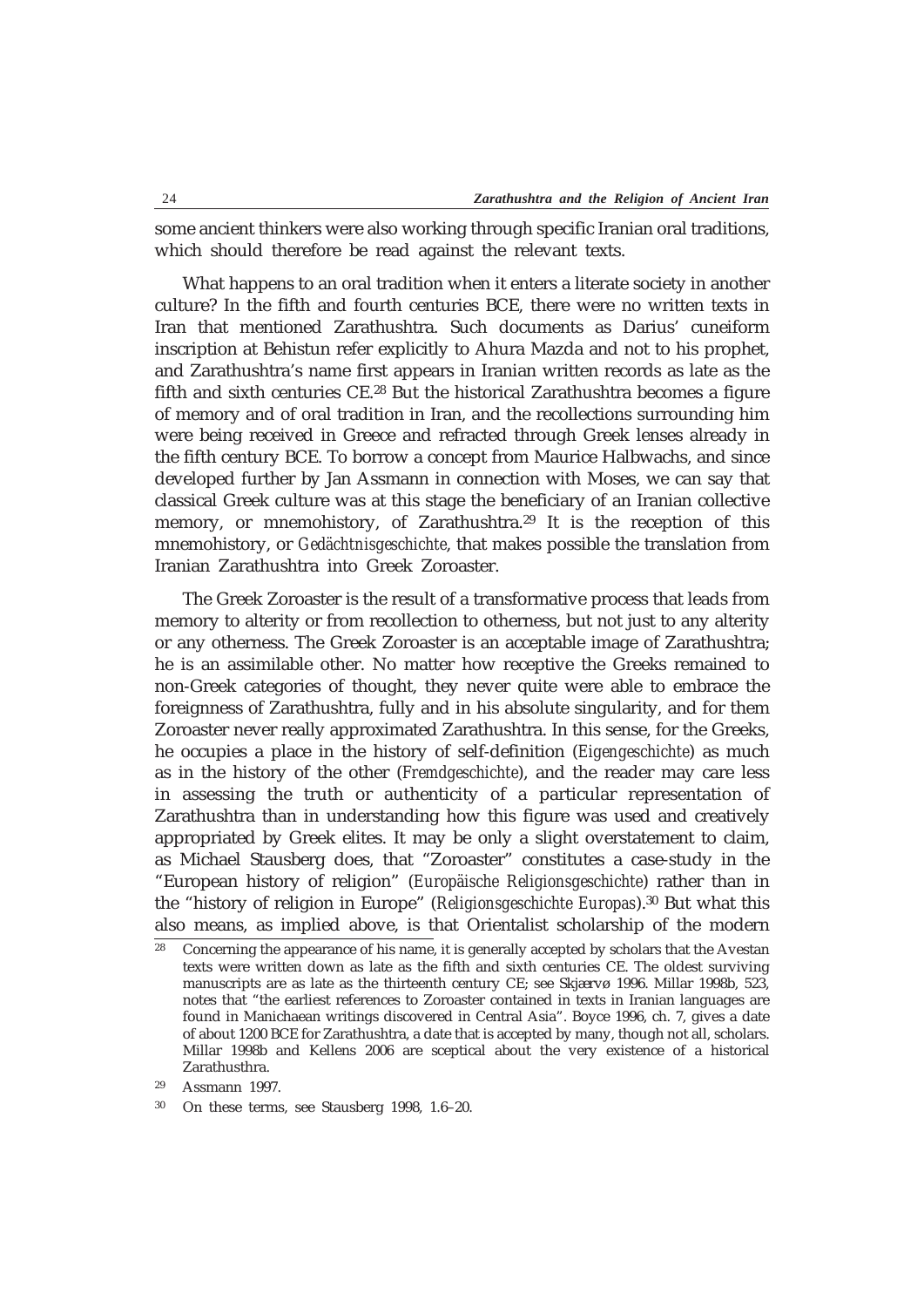period maps onto an ancient style of Orientalism, so that ancient and modern remain in a constant dialogue with each other. The approach to receptionhistory that is implicit in these remarks is largely why this book contains numerous passages about Zoroaster even when they have not always figured in studies by historians of Iranian religion.

Although I am suggesting that all ancient representations of Zarathushtra are of interest in terms of reception-history, or *Rezeptionsgeschichte*, I do not on these grounds alone exclude Iranian traditions from the discussion, and, on the contrary, wish to insist on their relevance to the classical Greek and Latin sources. The Greek and Latin sources used ideas and doctrines connected with this figure for different purposes, and emphasized different features of the Iranian material to suit their own purposes. For instance, Aristoxenus makes use of the fundamental dualism in Zoroastrian thought, that is, the struggle between Ahura Mazda and Ahriman, to forge a connection between Pythagoras and Zarathushtra.31 The details of Iranian dualism are well known, and do not bear repetition in this introduction.32 But it will be important to recall the dualism of the ancient Zoroastrian world-view in looking at Greek philosophical texts that bear on the relationship of Pythagoras and Plato. Hence, the notes and introductory headings in this book contain references to Iranian and other materials, which bring to bear additional perspectives on the Greek and Latin texts under discussion.

The interplay between Iranian and Greek traditions about Zoroaster can be traced back to some of the earliest sources. The major pre-Socratic philosophers, as Martin West has argued, show the influence of Zoroastrianism—especially in the cases of Pherecydes of Syros (Time), Heraclitus (identification of Fire with Justice), Anaximander (astronomy), and Empedocles—though they do not mention Zoroaster by name in any of the surviving fragments.<sup>33</sup> Xanthus the Lydian does mention Zoroaster when he estimates that 6,000 years separate him from Xerxes' expedition,34 while Ctesias, who was active in the late fifth century and who presents a great deal of information about Iran, makes Zoroaster the king of Bactria.35 Also illustrative

<sup>31</sup> Aristoxenus is quoted by Hippolytus, *Refutation of All Heresies* 1.2.12.

<sup>32</sup> For Iranian sources, see the index to Boyce 1984, s.v. "dualism". The subject is much discussed; see e.g. Nigosian 1993, 88–89; Shaked 1994; Boyce 1996, 192–95; de Jong 1997, 168–77; and *Encyclopaedia Iranica*, s.v. 'Dualism'.

<sup>33</sup> West 1971.

<sup>34</sup> Diogenes Laertius, *Lives of the Philosophers, Introduction* 1.2; *FGrHist* 765 F 32.

<sup>35</sup> Ctesias, *FGrHist* 688 F 1f = Arnobius, *Against the Heathen* 1.52; cf. the text in Lenfant 2004. The connection with Bactria is mentioned also by Pompeius Trogus (Justin, *Epitome of the "Philippic History" of Pompeius Trogus* 1.1.9) at the end of the first century BCE and by many others after him.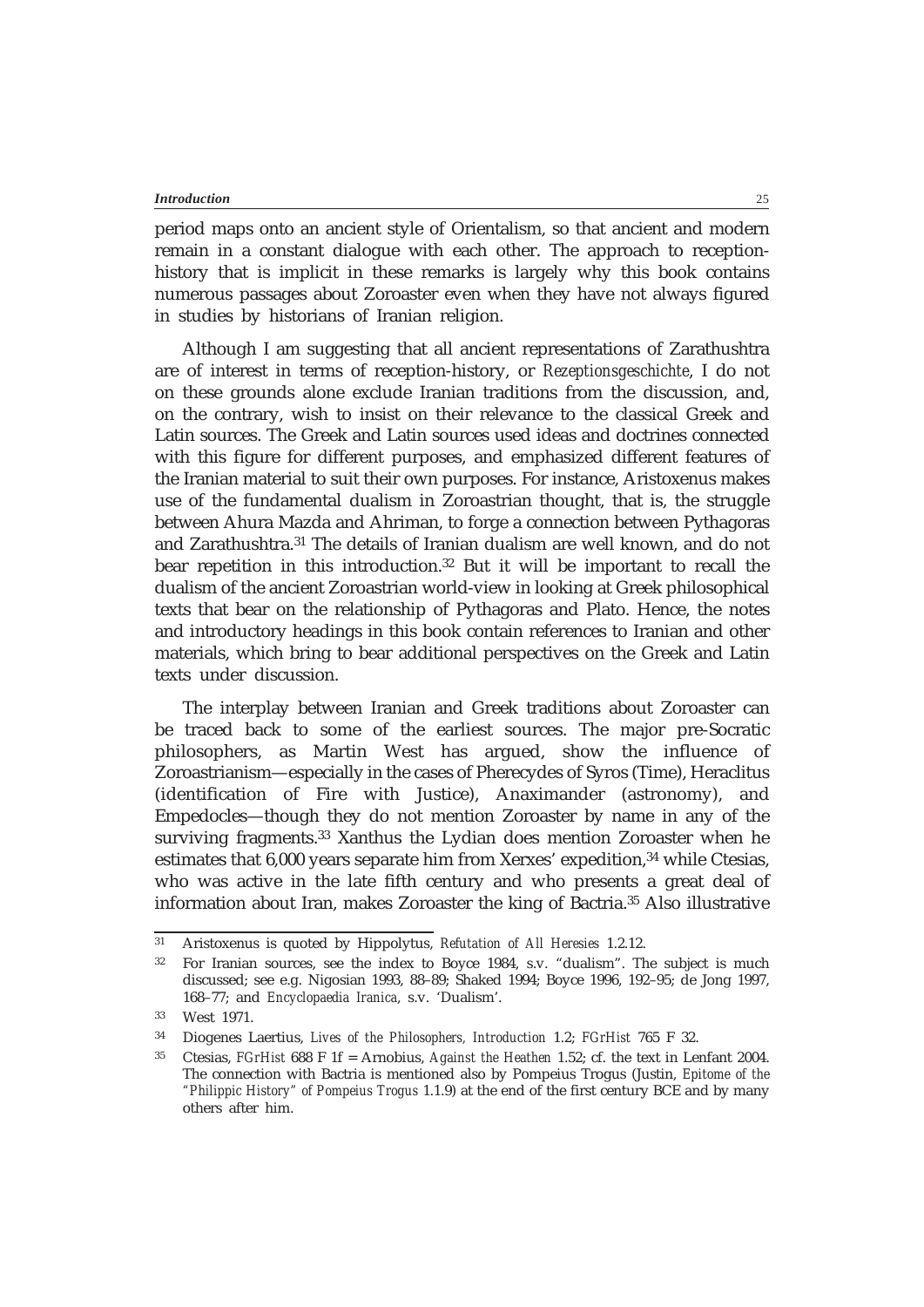of interaction between Greeks and Iranians in the archaic and early classical period are such things as the high priest at Ephesus and the use of "magos" in Greek, both of which are topics that have been well discussed. Concerning the first, it is very likely that already by the time of Darius the high priest of Artemis at Ephesus had a Persian theophoric name, Megabyxos, which is close to the Persian name Bagabuksha.36 Concerning the Magi, Walter Burkert rightly says that "[t]he word *magos* (*magush*) is incontrovertible evidence for Iranian influence in Greece".37 The word can refer to Iranian priests or magicians, as the texts given below indicate, but it shows up widely both in Greek texts and in Iranian sources such as the Behistun inscription, the Elamite tablets from Persepolis, and in the Avesta.38

Once the explicit references to Zoroaster begin in Greek and Latin literature, they do not seem to stop. In the Hellenistic age, as Joseph Bidez and Franz Cumont showed, Zoroaster lies at the heart of a powerful and far-reaching tradition.39 In this later tradition, which starts in the third century BCE and continues until the end of antiquity, Zoroaster acquires great status as the author of books and treatises on magic, astrology, and reincarnation. The writer Hermippus, who is quoted by Pliny, already records that Zoroaster left behind two million lines of verse, on which Hermippus himself wrote a commentary and to which he compiled the indices.40 Text after text in Greek, Latin, Coptic, Aramaic, and Syriac, is ascribed to Zoroaster in the Hellenistic and Roman periods, and various documents and pseudepigrapha are signed in his name or in the names of his followers such as Ostanes and Hystaspes.

In general, scholars say that little in these works is recognizably Iranian or Babylonian, and often compare them to the works of Hermes Trismegistus, in which little is recognizably Egyptian. Roger Beck surveyed these writings and stated "that these Zoroastrian pseudepigrapha are essentially the products of Hellenistic learning and that their authors used the names of Zoroaster and the magi not because they were themselves magi or drew primarily on magian sources, but because these exotic names conferred the desired authority of a remote and revelational wisdom".41 One familiar element in this body of literature is the notion that Zoroaster was the prophet and founder of the

<sup>36</sup> See Xenophon, *Anabasis* 5.3.6, and Strabo, *Geography* 14.1.23 (641), with Bremmer 2004 and Burkert 2004, 105–107.

<sup>37</sup> Burkert 2004, 107.

<sup>38</sup> *Yasna* 65.7. For some useful orientations to the meaning of 'magos' in Greek literature, see Gordon 1987; Graf 1997, ch. 2; and Bremmer 1999; see ch. 3, below.

<sup>39</sup> Bidez and Cumont 1973. See also Duchesne-Guillemin 1958.

<sup>40</sup> Pliny, *Natural History* 30.4.

<sup>41</sup> Beck 1991, 493.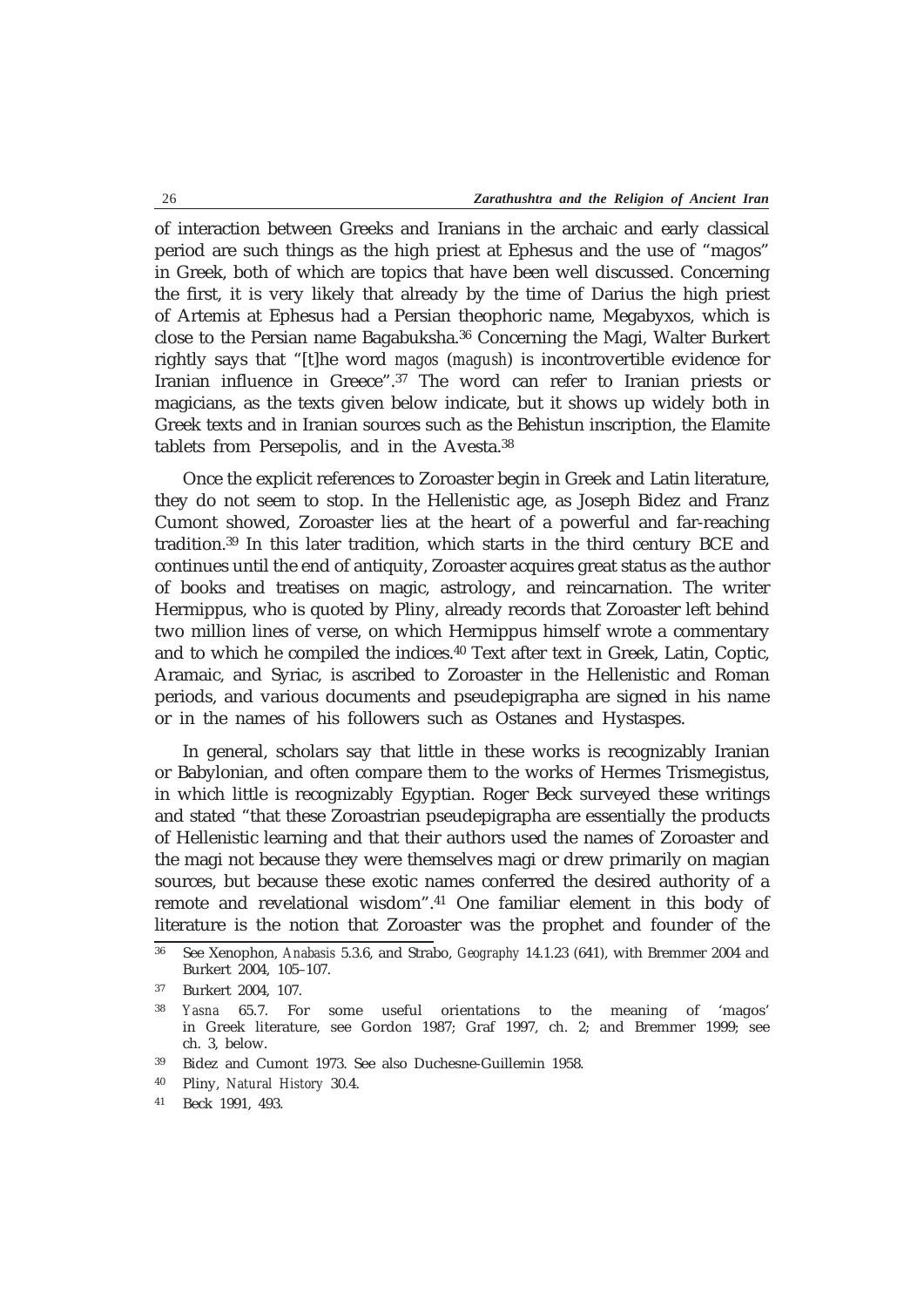religion of Iran, a point that was made in different ways by Plutarch, Diogenes Laertius, and Agathias.42 Other Iranian details about the biography of Zoroaster occur in this mass of evidence, but experts in the field are reluctant to accept them as evidence for a historical account of Zoroaster. To quote Albert de Jong, "The only traces that are certainly sound, are the name of Zoroaster, the legend that he laughed at birth, the information that he began to explain the tradition at the age of thirty and the remarkably correct story in Diodorus Siculus that Zathraustês received the revelation from the Good Daimon [Vohu Manah]. Less easy to understand, but having a genuine ring is the tradition that Zoroaster retreated from the world into the solitude of a forest or a mountain."43

Nevertheless, the presence of Zoroaster in the earlier Greek literature is not just an "oriental mirage" since there is a discernible substance of Persian religion, however etiolated, in many of the texts. In each case what survives and is considered significant is refracted through Greek sensibilities, but each layer also refracts at some level the encounter with Persia, whether political, religious, or philosophical. "The Romans," Momigliano writes, "never had the problem of comparing Pythagoras and Plato with Hermes Trismegistus or Zoroaster because they had neither Pythagoras nor Plato. But they never forgot that Persia and indeed Egypt were real countries which posed political problems."44 I would make the point differently: the issue is not that Greeks or Romans "forgot" that Persia or Egypt were "real countries". There were many Greeks and Romans for whom Persia was very much a part of lived experience. Indeed, the evidence for contact between Greece, Rome, and Persia is solid and irrefutable. What is useful is to understand the functions, the variations, and the dynamic of the representations of Persia in Greek and Latin sources, even when they appear not to reflect a seemingly objective or authentic reality. Momigliano was correct to imply that Greek texts tended sometimes to disguise the political realities of contemporary Persia but he was also right to imply that the juxtaposition of Greek and Persian was conceived by the Greeks as a problem. By invoking an illustrious Persian, the Hellenistic Greeks attempted to confer authority and legitimacy on their own tradition. Perhaps, the context for these representations is the world of the divine man, the prophet, the healer,

Momigliano 1978, 148.

<sup>42</sup> Plutarch, *On Isis and Osiris* 46–47 (369D–370C); Diogenes Laertius 1.6–9; Agathias, *Histories* 2.23–25.

<sup>43</sup> de Jong 1997, 322–23. On the name, see Didorus of Sicily 1.94.2 and Cosmas of Jerusalem, *Commentary on the Poems of Gregory of Nazianzus* 38.461 (Migne, PG). On the laughter at birth, see Pliny, *Natural History* 7.16.72 and Augustine, *City of God* 21.14, with the Iranian sources *Denkard* 7.3.2, *Wizidagiha i Zadspram* 8.15–16, and *Zaratoshtnameh* 186–89. On the importance of the age of thirty, see the scholia on Plato, *Alcibiades I* 121e. For Diododrus of Sicily, see 1.94.2. On the withdrawal of Zarathushtra, see Pliny, *Natural History* 11.42.242; Dio Chrysostom, *Oration* 36.40–41; and Ammianus Marcellinus 23.6.33.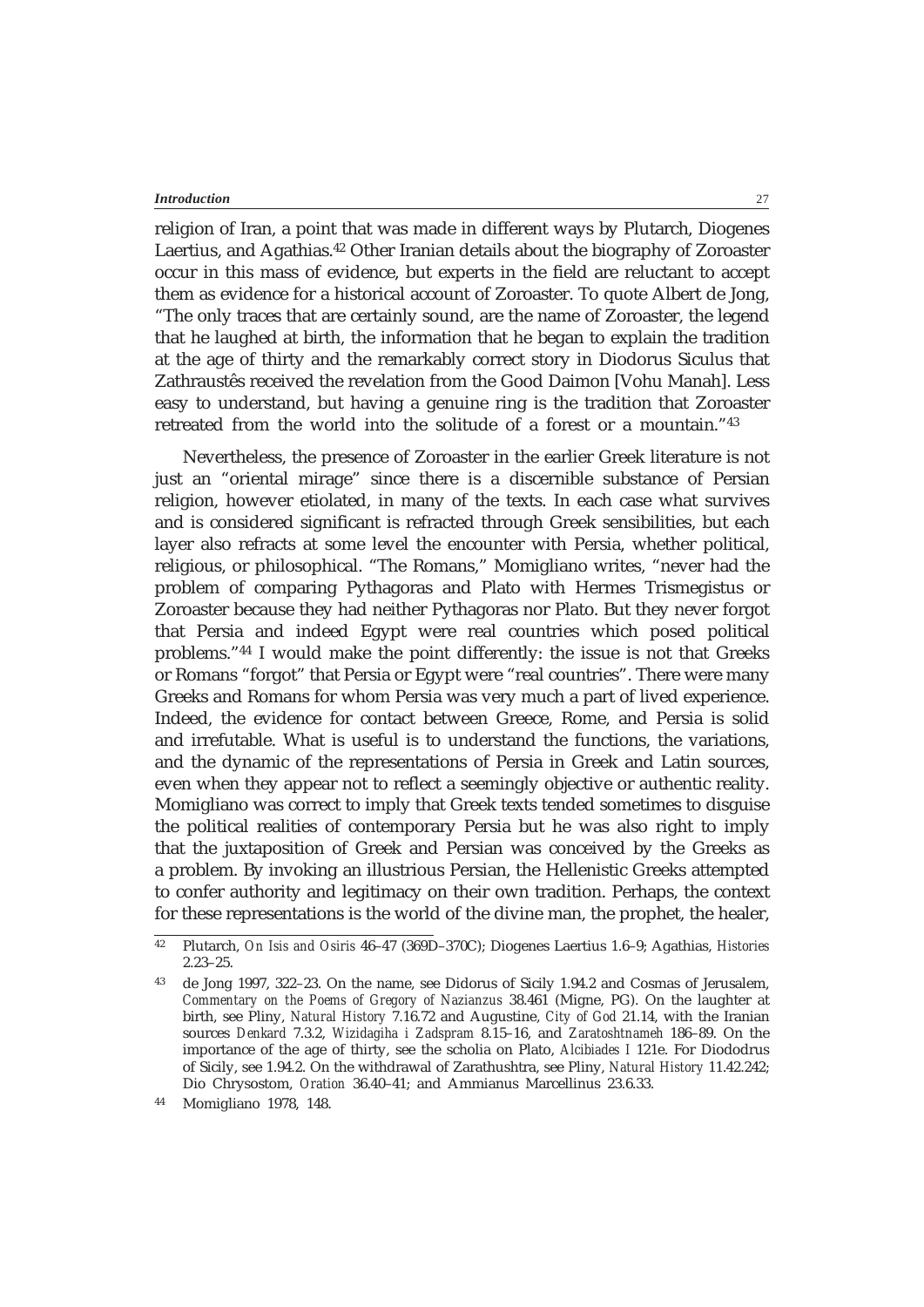or the saviour in the eastern Mediterranean, and we see in them a desire to appropriate an eastern sage and a wish on the part of Greek and Roman elites to identify with Iranian wisdom. But by reformulating the political realities of the time in their peculiar manner, the Greeks were also specifying their own break with Persia and signalling a displacement away from the other culture.

In a passage published less than a decade before his final collapse in January of 1889, Friedrich Nietzsche wrote,

And you also asked yourselves often, "Who is Zarathustra to us? What shall we call him?" And like me, you gave yourself questions for answers.

Is he a promiser? Or a fulfiller? A conqueror? Or an inheritor? A harvest? Or a ploughshare? A physician? Or a convalescent?

Is he a poet? Or a genuine man? A liberator? Or a subduer? A good man? Or an evil man?

I walk among men as the fragments of the future: that future which I contemplate.45

The text poses a pressing question to the reader, Who is Zarathushtra to us? This is the question that the Greeks and Romans asked themselves, and it is the question that we can redirect against them. Who was Zarathushtra to the Greeks and Romans?

But in also offering an imaginative and perceptive treatment of Iranian dualism and eschatology, the passage delivers a warning. The astonishment that we feel at this rhetorical flow points not to the limitations of the philosopher's system of thought but our own, for, on closer examination, many of Nietzsche's polarities do not contain opposites, or at least not in any conventional sense. In truth, Nietzsche is not giving us opposites but rather a series of paired, or dualistic, questions. It is an arrangement that challenges notions of polarity and proximity and that undermines the logic of our systems of classification. The passage threatens to disturb any settled polarity between the Same and the Other, by interrogating the idea of a common ground on which such a polarity might assume meaning. This is a problem of epistemology,

<sup>45</sup> *Also Sprach Zarathustra* 2.42: "Und auch ihr fragtet euch oft: 'Wer ist uns Zarathustra? Wie soll er uns heissen?' Und gleich mir selber gabt ihr euch Fragen zur Antwort. Ist er ein Versprechender? Oder ein Erfüller? Ein Erobernder? Oder ein Erbender? Ein Herbst? Oder eine Pflugschar? Ein Arzt? Oder ein Genesener? Ist er ein Dichter? Oder ein Wahrhaftiger? Ein Befreier? Oder ein Bändiger? Ein Guter? Oder ein Böser? Ich wandle unter Menschen als den Bruchstücken der Zukunft: jener Zukunft, die ich schaue." Translation modified from R. J. Hollingdale. Quoted in part in Rose 2000, 1. My discussion of the passage is indebted to Foucault 1970, xv–xxiv.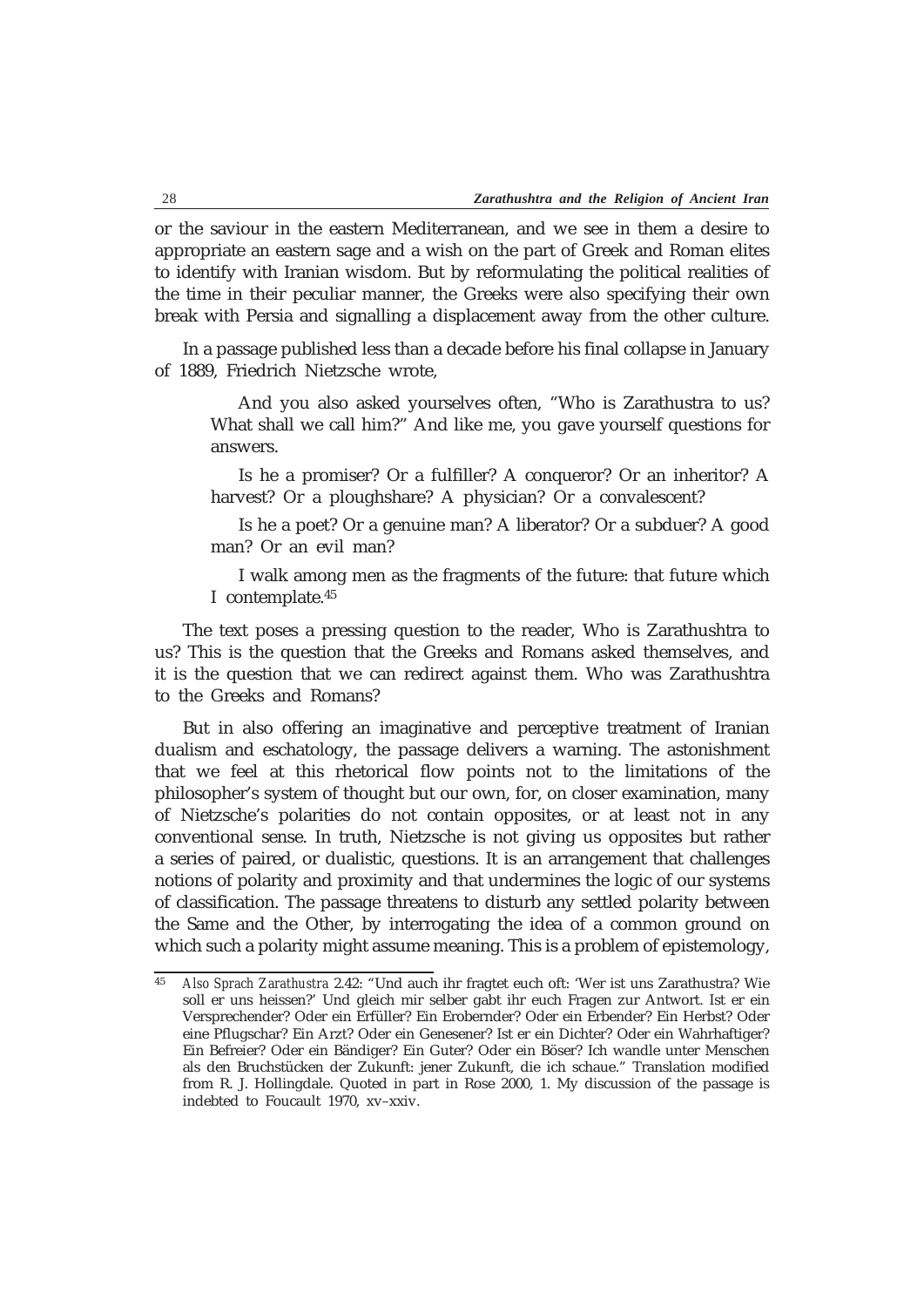language, and logic, and of their very limits, and it is presented to us by someone who, like the third world-saviour known as the Saoshyant, is from the future. But there is no straightforward solution to the problem of thinking beyond good and evil, and indeed the philosopher of the future explicitly says in this passage that he can offer only questions for answers. Among other things, Nietzsche reminds us of the perils of creating dichotomies that are too stark and simplistic when we are thinking about relationships between cultures. So also (Nietzsche's) Zarathushtra tells us not merely to oppose Greeks to Persians or Romans to Persians, but rather to look at the continuities and changes, the interactions and transformations, in order that we might, as he said, let the polyphony of the world resound once again.46

### **Religion, Religions**

What is religion, and what counts as a source for religion? As noted above, the field of Zoroastrian studies is marked by disputes and disagreements, and it is hard to arrive even at a provisional definition of the religion, much less the theories and methods that ought to bear on it. This book ranges widely in its coverage of sources, and "religion" is understood here in a broad sense. Nevertheless, one problem that our study runs into is the notion of religion itself within the context of the ancient world. Scholars have often remarked that there is no one catch-all term for religion in the early Indo-European languages. "One fact can be established immediately," Emile Benveniste writes: "there is no term of common Indo-European for 'religion'. Even in the historical period there are a number of Indo-European languages which lack such a term, which is not surprising. For it lies in the nature of this notion not to lend itself to a single and lasting expression."47 Benveniste continues by claiming that the embedded nature of religion in ancient culture made it harder for ancients to give a definition of it or to understand it as a dominant ideological force.

If it is true that religion is an institution, this institution is nevertheless not separated from other institutions or outside them. It was not possible to evolve a clear conception of what religion is or to devise a term for it until it was clearly delimited and had a distinct domain, so that it was possible to know what belonged to it and what was foreign to it. Now in the civilizations which we are studying everything is imbued with religion, everything is a sign of, a factor in, or the reflection of, divine forces. Thus outside special confraternities no need was felt for a specific term to designate the complex of cults and beliefs, and this

<sup>46</sup> See the 'Preface' to *Philosophy in the Tragic Age of the Greeks* (from the *Nachlass*).

<sup>47</sup> Benveniste 1973, 516.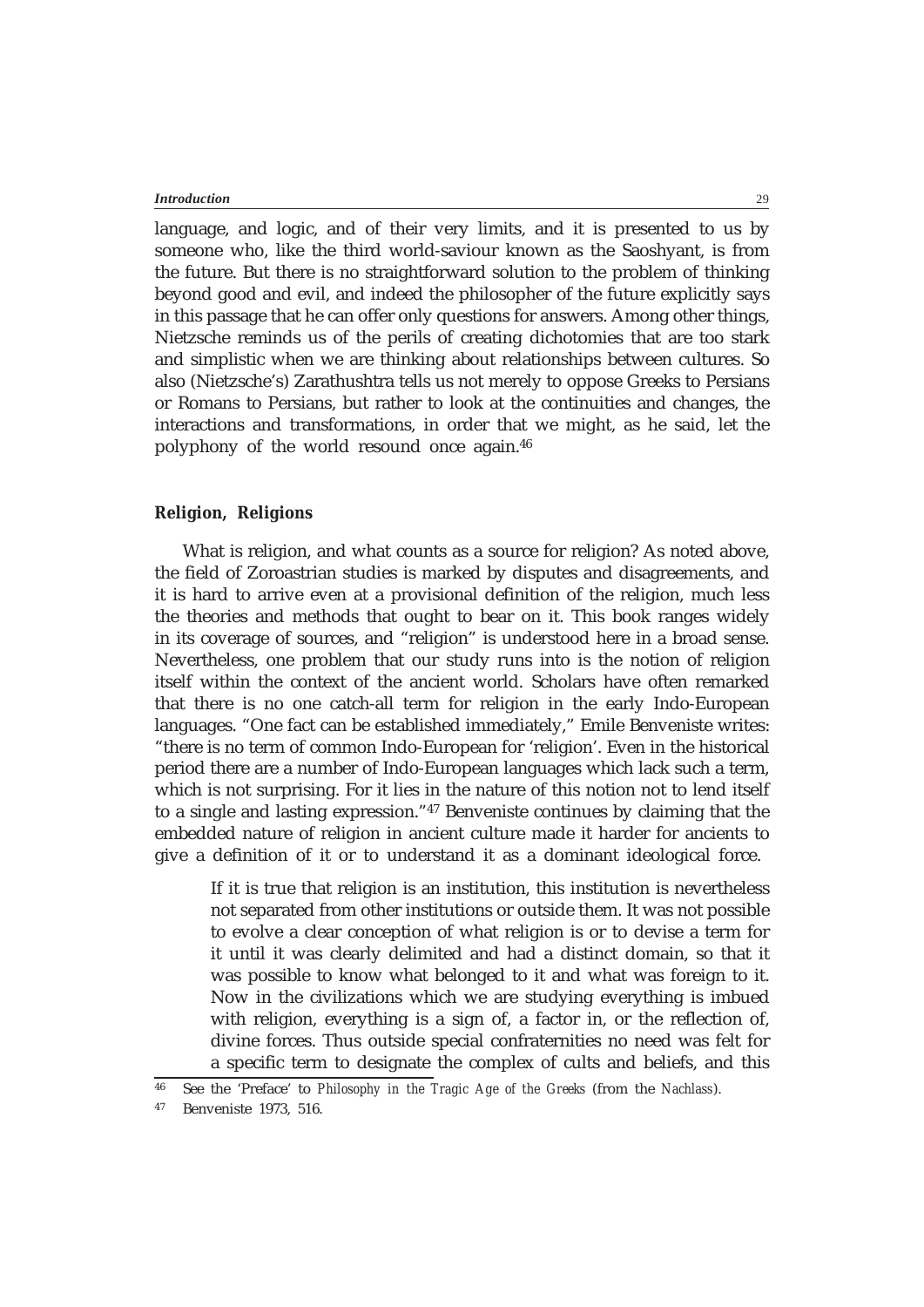is why to denote 'religion' we find only terms which appear as separate and independent creations. It is not even certain that we understand them in their true and proper meaning.48

If religion was not separate from other ancient institutions and permeated all aspects of society, then everything could be described as religious and all things that exist could be said to be divine. By that measure, all texts from antiquity are sources for religion, and everything that can be said about antiquity also has a connection to ancient religion. A related problem arises from such a conception of religion: some have claimed that the very attempt to define religion is a modern Western phenomenon, which comes out of specific historical and material circumstances in nineteenth-century Europe when the study of comparative religions came to be institutionalized. Thus, the challenge for students of non-Western religion is to remain aware of this history of religious studies and to be conscious of unspoken attitudes and assumptions that shape approaches to the past. As Benveniste implies, it is for these reasons not clear that, in the present day, we comprehend with any sensitivity the vocabulary used by the ancients when they refer to religious or sacred phenomena.

The problems of arriving at a single definition of religion are, in fact, numerous, and it would be futile in this context to devise even a provisional definition of religion or of Zoroastrianism. Definitions of religion are often connected to questions of method and theory. Clifford Geertz lamented the poverty of thought in modern attempts to theorize religion after the work of Emile Durkheim, Max Weber, Sigmund Freud, and Bronislaw Malinowski, and offered a new theory of his own, only to see it challenged, reformulated, and rejected by a host of scholars on the grounds that it was limited, tendentious, and worse.49 Similarly, the entry on "religion" in the *Oxford English Dictionary* contains many elements in it that do not apply either to Zoroastrianism or to other religions, ancient and modern.50 Moreover, since this book uses Greek and Latin sources, one might argue that the reader needs to have clear and consistent definitions of Greek religion, Roman religion, and early Christianity, in addition to a definition of Zoroastrianism.

The working assumption in the writing of this book has been that the study of religion is essentially pluralistic, characterized by diversity in approach and method, open to all forms of interrogation and self-scrutiny, and actively multidisciplinary. For one thing, this assumption means that

<sup>48</sup> Benveniste 1973, 517.

<sup>49</sup> See "Religion as a Cultural System", in Geertz 1973, 87–125; and cf. Lincoln 2003, 1–8.

<sup>50</sup> *Oxford English Dictionary*, 2nd edition, s.v. "religion".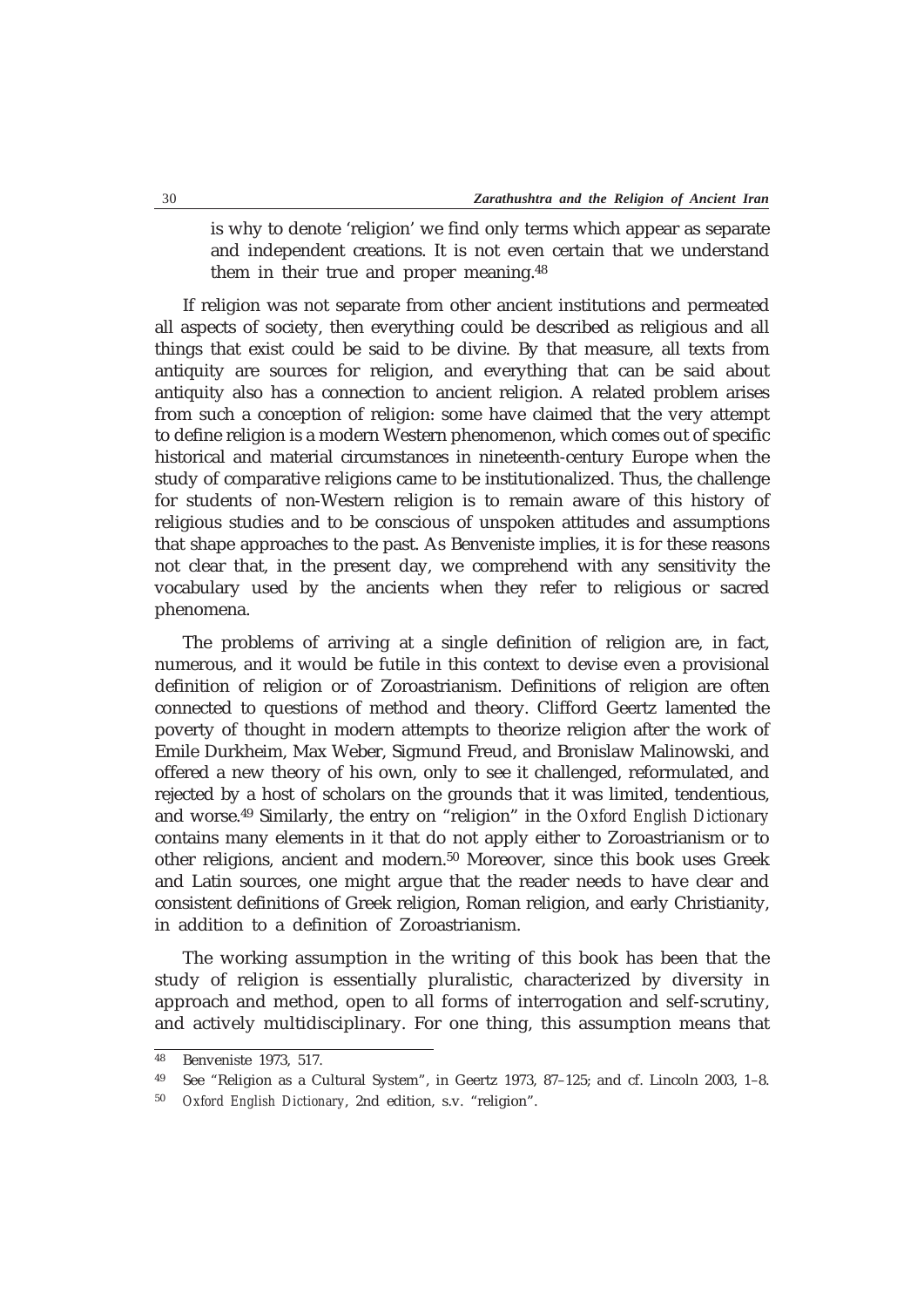the sources remain accessible to scholars of different backgrounds and orientations. Within the field of Zoroastrian studies, the sources will prove to be of use to scholars who argue for a conservative, internally consistent, and unified Zoroastrian tradition across antiquity; to scholars who discount the idea of a monolithic Zoroastrian tradition and claim the existence of discrete and different Iranian religions; to scholars who strike a balance between these two positions and proceed on the basis of tentative and provisional definitions; or to scholars who follow their own eclectic methods in approaching Zoroastrianism. For another, the book contains many sources that do not appear in such earlier collections as the *Fontes historiae religionis Persicae*, by Carl Clemen; *Passages in Greek and Latin Literature relating to Zoroaster and Zoroastrianism*, by W. S. Fox and R. E. K. Pemberton; and *Les mages hellénisés*, by Joseph Bidez and Franz Cumont; and that are not discussed in the more recent and synoptic works of Roger Beck and Albert de Jong. Although the book does contain translations of almost all of the Greek and Latin sources that have been analyzed by these scholars, it also contains texts that have been analyzed by other writers, for example, those who have written about the religious life of the ancient Iranian diaspora; the influence of Zoroastrianism on Greek philosophy, early Christianity, and Manichaeism; or the uses of religious language in royal propaganda. In some cases, the book offers texts that have been the subject of little or no analysis, and it may act as a spur to critical thought and reflection on relatively understudied material.

### **Selection and Organization**

In response to Benveniste and de Jong, who noted on two occasions separated by more than fifty years that all the Greek and Latin sources for the study of Zoroastrianism had been collected,<sup>51</sup> it can be said that very many of the sources presented here do not appear in earlier works, such as the books by Clemen, Fox and Pemberton, or Bidez and Cumont, mentioned above. Since readers' interests evolve and change, it is entirely predictable that a collection made in the twenty-first century consists of different texts and emphasizes different concerns than collections made in the first part of the twentieth century. The principles for the selection of texts in this book are provisional and, to an extent, factitious. I do not deny the subjective and biographical impetus to this collection, and admit that another editor would have come up with a different selection of material. I also regret that visual evidence and material culture could not be included in this book.

31

<sup>51</sup> Benveniste 1929; de Jong 1997, 14.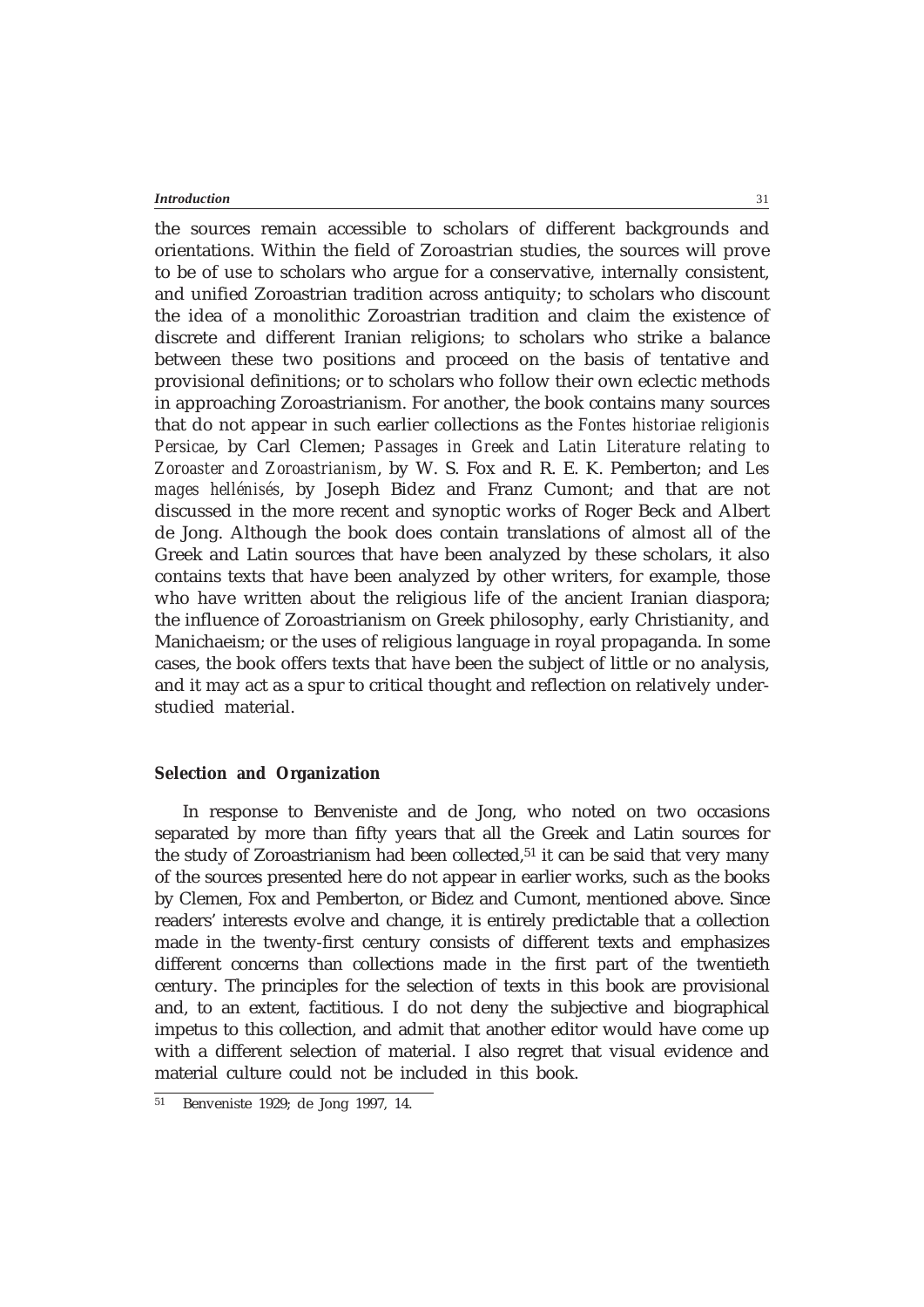In general, the book makes available in translation all the Greek and Latin texts that have been part of the scholarly study of Zoroastrianism for the last century or so. The texts range in time from the fifth century BCE to the Byzantine era, with some flexibility at either end of this scale. Virtually all the texts gathered by Clemen, Fox and Pemberton, and Bidez and Cumont appear in this volume in English translation, though in a few cases, chiefly connected with the so-called Zoroastrian pseudepigrapha, this book presents shorter selections than those given by Bidez and Cumont. As explained below, the *Chaldaean Oracles* are omitted, though they appear, for example, in Fox and Pemberton. This book contains translations of almost all the texts discussed in prominent treatments of Zoroastrianism such as the multivolume *History* begun under the authorship of Mary Boyce and the texts analyzed by de Jong in his study of Zoroastrianism in Greek and Latin literature. It should be pointed out that not all the texts in this book come from literary sources or texts with good manuscript traditions. Several are documentary in nature, and were inscribed in stone or written on papyrus. These texts figure prominently in the volume, and often give perspectives different from those provided by literary authors on such subjects as ritual practice and the incorporation of religious ideology in royal self-presentation.

Whereas earlier collections typically printed only texts that referred explicitly to Zoroaster or the Magi, this book casts its net more widely and includes many that make no direct mention of these figures. For instance, many of the texts of early Greek philosophy that are supposed by scholars such as Burkert and West to reflect knowledge of Zoroastrian tradition appear in this collection, even if the Greek philosophers nowhere explicitly acknowledge any interest in Iranian traditions. Similarly, the book contains texts that throw light on the interaction between Zoroastrian and other religious traditions, and offers translations of scores of documentary texts that contribute to our understanding of the Zoroastrian diaspora in Asia Minor, Egypt, and elsewhere. Nor does the book avoid controversial topics, and it presents several texts that bear on such matters as the worship of Anahita outside of Iran or the relationship between Zoroastrianism and Manichaeism. I have also included many texts that have received minimal attention in the literature and that are, in my view, important nonetheless for the study of religion in Iran and the interaction of various religious traditions.

As with the selection of texts, the organization of this book should not necessarily be considered normative for the study of Iranian religion. The structure that this book imposes on a vast mass of texts has only been made possible through manipulation by the editor. The arrangement of material does not always follow chronology, disregards the autonomy of the Greek and Latin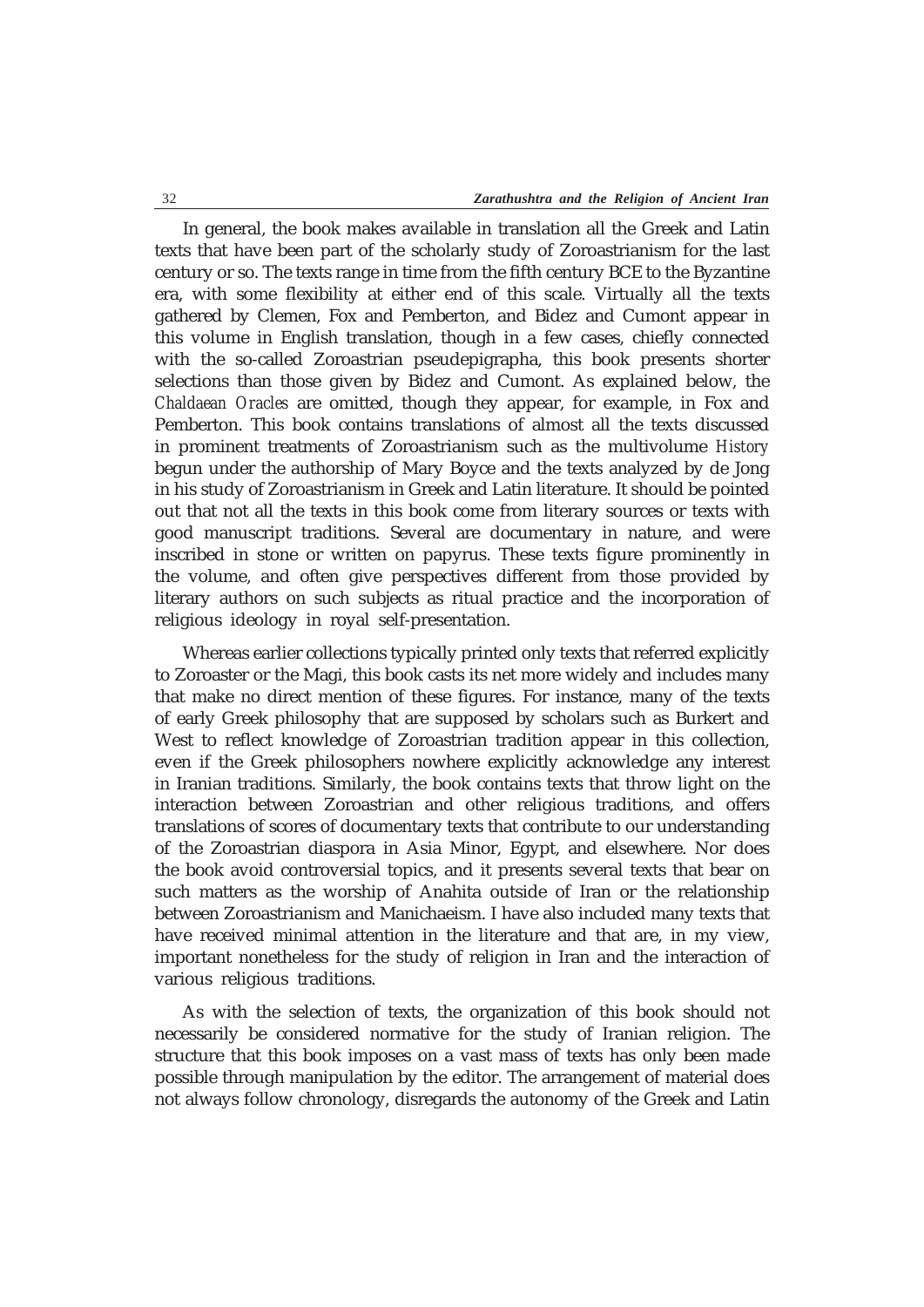languages, and often ignores distinctions between Christian and non-Christian writers. By organizing much of the material into chapters thematically, the book does imply, with other scholarship, that there are vital continuities in Iranian religion across the centuries, even if there are also significant changes and disruptions, and that it is important to reflect on Zoroastrianism synchronically no less than diachronically. Another guiding principle of the book is to place Zoroastrianism in the context of other religious and cultural expressions, whether these are sympathetic, polemical, or otherwise inclined. To an extent, that is unavoidable, given the exotopic character of Greek and Latin literature in relation to Persia. But the point is also to show that ancient Persian culture was shaped by its interaction with other peoples and traditions; and it is to point out that the modern study of Zoroastrianism depends in part on an understanding of such cross-cultural engagement.

In some respects, the volume follows the rubric advocated by de Jong, whose book has established itself as one of the most influential studies of Zoroastrianism in Greek and Latin literature. For instance, the first chapter gives translations of texts (from Herodotus, Strabo, Plutarch, Diogenes Laertius, and Agathias) that he describes as "the five most important passages on the religion of the Persians in Greek literature".52 While I myself would not adopt this characterization, I agree that numerous scholars have considered these texts extremely important for questions of doctrine and ritual, and therefore I follow de Jong by placing them in a separate initial chapter. The reader who consults de Jong's book, or any other important study, such as Boyce's massive *History of Zoroastrianism*, should in principle have no difficulty in finding here the translations of passages discussed by these scholars, regardless of the methodologies adopted.

Ultimately, the headings and organization have to do less with problems in current scholarship and criticism, and more with critically fertile modes of approaching an ancient religion from a cross-cultural perspective. Thus, after presenting the five texts that have been central to much scholarly discussion, the book takes up representations of Zarathushtra and the Magi, proceeds to questions of doctrine, belief, ritual, and the nature of divinity, and concludes by providing materials in the last chapters for understanding the historical context and cultural situation of Persian religion. Alternative arrangements of the material are clearly viable. For instance, the chapter on Zarathushtra could include a selection from Apuleius, *Apology* 25–26, which currently appears in the chapter on Magi; selections from Basil and Hippolytus (Basil, *Letters* 258.4, and Hippolytus, *Refutation of All Heresies* 1.2.12) could appear in the section on Zurvan rather than elsewhere; and many inscriptions that are not currently

33

<sup>52</sup> de Jong 1997, 2.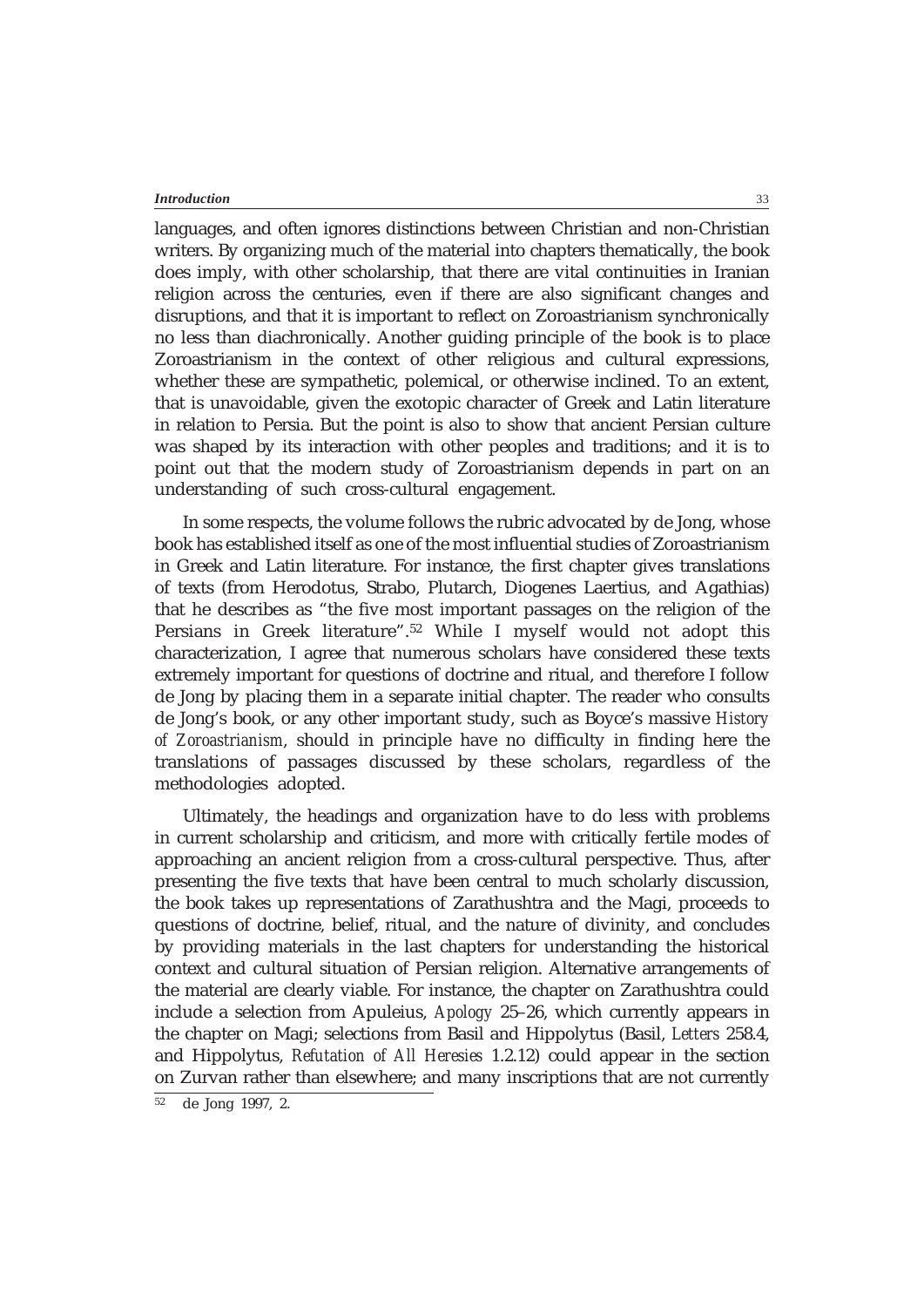located in the chapter on historical inscriptions could justifiably be placed under that heading. Nevertheless, the book's indices and its system of cross-references obviate to some extent the arbitrariness of its organization. As a rule, each section or chapter contains references to texts that appear in other parts of the book and that are also relevant to the topic in question. I have appended a brief introduction to each chapter, with suggestions for further reading. The notes are deliberately short, and are intended chiefly to elucidate proper names and clarify textual issues; these also refer to scholarly works as appropriate. Since the chapters complement each other, each section of the book should ideally find resonances throughout and, by suggesting connections, open up insights and perspectives for the reader. While each chapter stands on its own, then, and can be read in isolation, each also is also part of a larger, more complex web of ideas that it is profitable to understand as a whole.

# **Chaldaean Oracles**

This book does not contain a translation of the *Chaldaean Oracles*. These are in their current form about 350 lines of Greek hexameter, which have been divided by modern editors into fragments of varying length. The texts of these oracles were transmitted largely by Proclus and Damascius; the former wrote a commentary on the oracles that was refuted by Procopius of Gaza. In the eleventh century, Michael Psellus developed an interest in the cosmological and soteriological wisdom contained in the oracles as well as in Proclus' commentary, and he produced a corpus of some forty-two oracles. It was Psellus' text that reached the attention of George Gemistus Plethon (1355–1450/52), who believed that he had found in these Greek texts the message of Zoroaster as it was transmitted by his students, the Hellenized Magi. He gave this collection of texts the title "Magian Oracles of the Magi of Zoroaster". The reasons for Plethon's attribution of the *Oracles* to Zoroaster are unclear, but he was probably influenced directly through contact with a Jewish teacher called Elissaeus in Adrianople and indirectly through the writings of Shihâboddîn Yahyâ Sohrawardî.53 Plethon's work was the predecessor to the edition produced by Wilhelm Kroll (1894), which laid the groundwork for the text and commentary of Édouard des Places (1971) and the translation into English by Ruth Majercik (1989). Fox and Pemberton also included a selection from the *Chaldaean Oracles* in their collection. I said above that this book ranges widely and includes many passages that are of importance for the reception of Zarathushtra if not for

<sup>53</sup> For the relationship to Elissaeus, see George Scholarius Gennadius, *Oeuvres complètes* 4.152 (Paris, 1935; ed. L. Petit, M. Jugie, and X. A. Sideridès); and Bidez and Cumont 1973, 2.260. For Sohrawardî, see Corbin 1971 and the latter's work in general.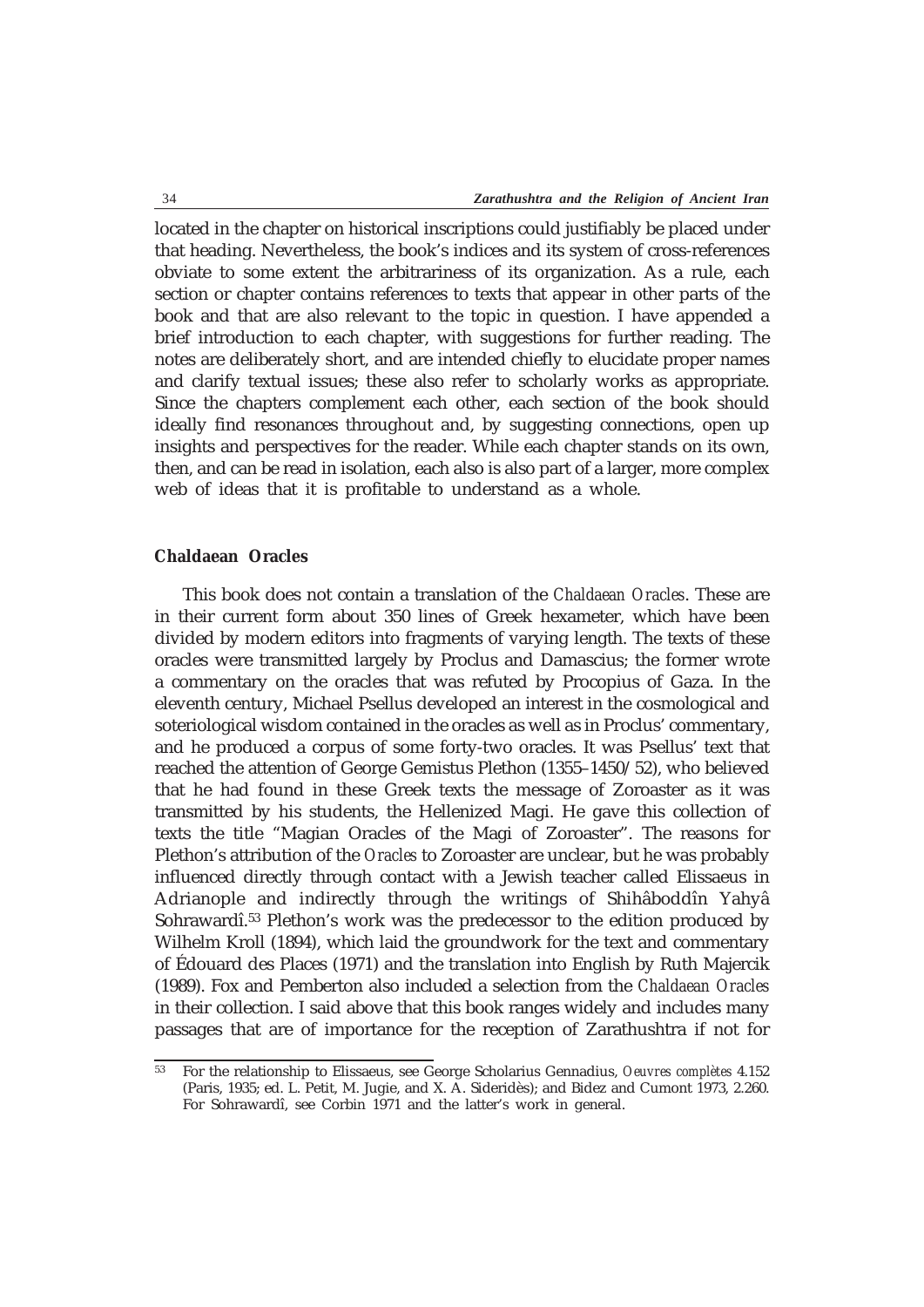the study of religion per se. However, the *Chaldaean Oracles* are not translated here mainly because the attribution to Zoroaster occurs only as late as Plethon. Other factors are the absence of a good text, the uncertainties connected with transmission, and the admittedly obscure and difficult passages in the Greek. The interested reader may consult the works mentioned above, together with the helpful analyses of Polymnia Athanassiadi and Michel Tardieu.<sup>54</sup>

# **Translations**

I have followed different principles in translating different texts, and hence some may seem more idiomatic than others. In many cases, I have taken over the translations of Fox and Pemberton, whose work this book is intended to supersede, but in most if not all instances their faintly archaic renditions have been modified. The texts come from a period that spans over a thousand years, and it would be arrogant of me to claim complete familiarity with the style and language of every author included in this volume. On occasion, I have consulted published translations, and used these for guidance, as indicated in the notes. Several texts have not been translated previously into English, and their inclusion in this book will, I hope, make them accessible to a wide audience.

# **Collections and Major Studies**

Brisson, Barnabé. 1590. *De regio Persarum principatu. Libri tres*. Paris.

- Hyde, Thomas. 1700. *Historia religionis veterum Persarum eorum Magorum*. Oxford. [Later published under the title *Veterum Persarum et Parthorum et Medorum religionis historia*.]
- Anquetil du Perron, Abraham Hyacinthe. 1771. *Zend-Avesta*. 2 vols. in 3 pts. Paris.
- Kleuker, Johann Friedrich. 1776–1783. *Zend-Avesta. Zoroasters lebendiges Wort*. Riga.
- Windischmann, Friedrich. 1863. *Zoroastriche Studien. Abhandlungen zur Mythologie und Sagengeschichte des alten Iran, nach dem Tode des Verfassers herausgegeben von F. Spiegel*. Berlin.
- Rapp, A. 1865–1866. "Die Religion und Sitten der Perser und übrigen Iranier nach den Griechischen und Römischen Quellen." *Zeitschrift der deutschen morgenländischen Gesellschaft* 1865, 1–89; 1866, 49–205.
- Jackson, A. V. Williams. 1898. *Zoroaster. The Prophet of Ancient Iran*. New York. [The book contains an appendix by Louis H. Gray on the "Classical passages mentioning Zoroaster's name", 226–59.]

<sup>54</sup> See Athanassiadi 1999 and 2002; and Tardieu 1987.